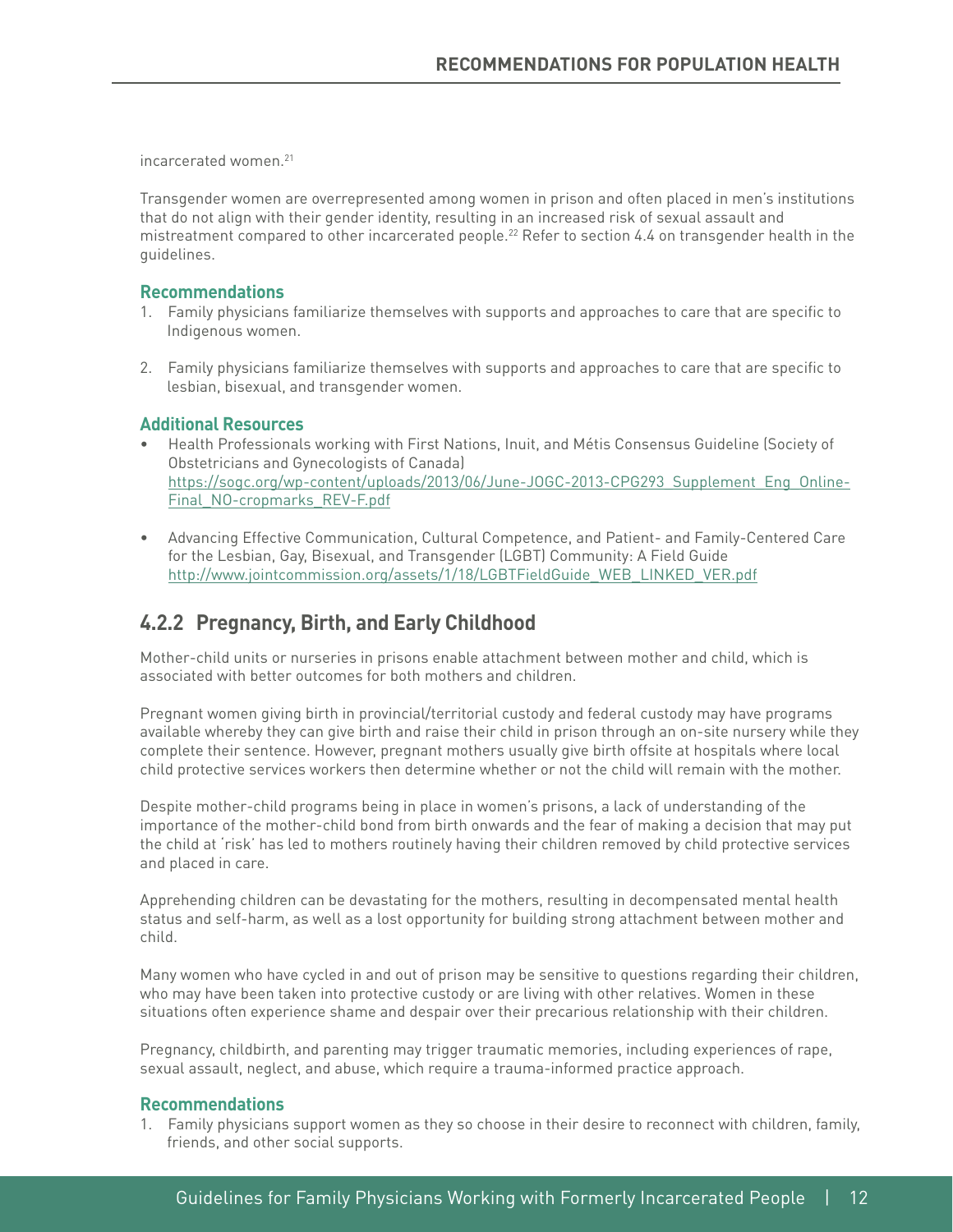2. Family physicians support women in accessing parenting, early childhood development, and other social services.

#### **Additional Resources**

- Trauma-Informed Practice Guide [http://bccewh.bc.ca/wp-content/uploads/2012/05/2013\\_TIP-Guide.pdf](http://bccewh.bc.ca/wp-content/uploads/2012/05/2013_TIP-Guide.pdf)
- Guidelines for the Implementation of Mother-Child Units in Canadian Correctional Facilities [http://med-fom-familymed-ccphe.sites.olt.ubc.ca/fles/2012/05/MCUGuidelines\\_Nov15\\_FINAL.pdf](http://med-fom-familymed-ccphe.sites.olt.ubc.ca/files/2012/05/MCUGuidelines_Nov15_FINAL.pdf)
- Second Chances: A Guidebook for Parents Wishing to Reunite with their Children [https://multco.us/sites/default/fles/dcj/documents/second\\_chances\\_master012510.pdf](https://multco.us/sites/default/files/dcj/documents/second_chances_master012510.pdf)

# **4.3 MEN'S HEALTH**

Over 90% of the federal and provincial incarcerated populations are male. 23.2% of federally incarcerated men are Indigenous.<sup>23</sup>

Men experience a higher prevalence and incidence of physical health issues, mental illness, suicide, and substance use. Care-seeking is much less common among men due to gender norms, which dictate that men who seek care are weak.<sup>24</sup> There is an opportunity to re-write this social script and recognize the strength it takes for men to seek care and take charge of their health.

Many men lose connection with family and friends and restoring these relationships can better support their reintegration into the community.

Transgender men are overrepresented among men in prison and often placed in women's institutions that do not align with their gender identity, resulting in an increased risk of mistreatment compared to other incarcerated people.22 See section 4.4 for more information on the transgender health.

#### **Recommendations**

- 1. Family physicians validate men who are seeking care by recognizing their strength and seizing the opportunity to engage them in a meaningful way.
- 2. Family physicians familiarize themselves with resources available to men in the community for referral purposes.

#### **Additional Resources**

- Health Canada Men's Health <http://www.hc-sc.gc.ca/hl-vs/jfy-spv/men-hommes-eng.php>
- Men's Health Online Resource Don't Change Much <http://dontchangemuch.ca/>

# **4.4 TRANSGENDER HEALTH**

Transgender people are overrepresented among incarcerated people.<sup>21</sup> Incarcerated transgender people are often placed in facilities that do not align with their gender identity, resulting in an increased risk of sexual assault and maltreatment compared to other incarcerated people.<sup>22</sup>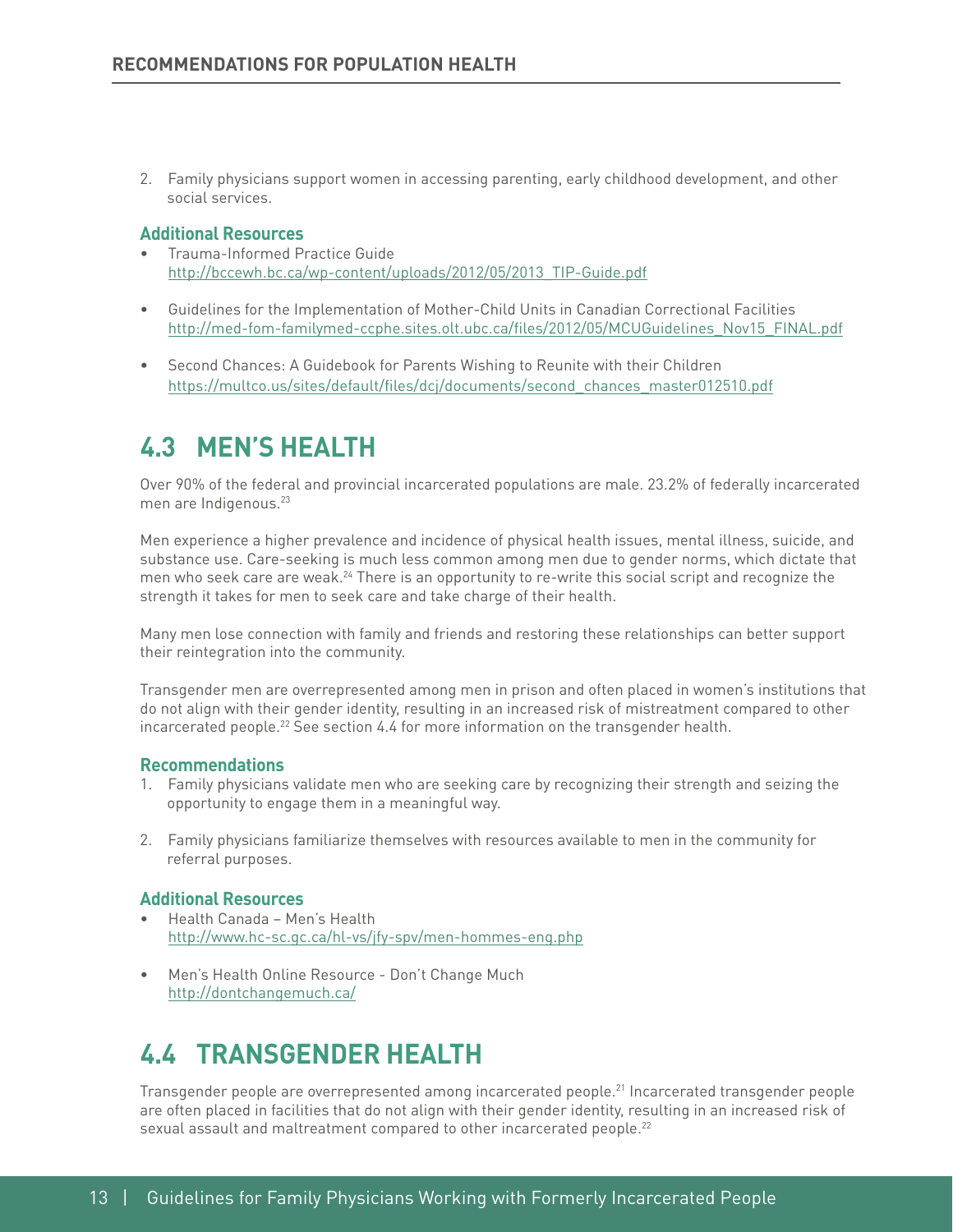Correctional Service Canada now has a policy that mandates transgender people are assigned to the prison that aligns with their gender identity rather than their sex assigned at birth. Policies on the assignment of incarcerated people based on gender identity varies across provincial and territorial prisons.

Life-saving hormone therapy is often disrupted or discontinued for many incarcerated transgender people.

#### **Recommendations**

1. Family physicians familiarize themselves with supports and approaches to care for transgender and non-binary people.

- Standards of Care for the Health of Transsexual, Transgender, and Gender Nonconforming People World Professional Association for Transgender Health [http://www.phsa.ca/transgender/Documents/Standards%20of%20Care%2c%20V7%20Full%20Book.](http://www.phsa.ca/transgender/Documents/Standards of Care%2c V7 Full Book.pdf) [pdf](http://www.phsa.ca/transgender/Documents/Standards of Care%2c V7 Full Book.pdf)
- Guidelines and Protocols for Hormone Therapy and Primary Health Care for Trans Clients Sherbourne Health Centre [http://sherbourne.on.ca/wp-content/uploads/2014/02/Guidelines-and-Protocols-for-Comprehensive-](http://sherbourne.on.ca/wp-content/uploads/2014/02/Guidelines-and-Protocols-for-Comprehensive-Primary-Care-for-Trans-Clients-2015.pdf)[Primary-Care-for-Trans-Clients-2015.pdf](http://sherbourne.on.ca/wp-content/uploads/2014/02/Guidelines-and-Protocols-for-Comprehensive-Primary-Care-for-Trans-Clients-2015.pdf)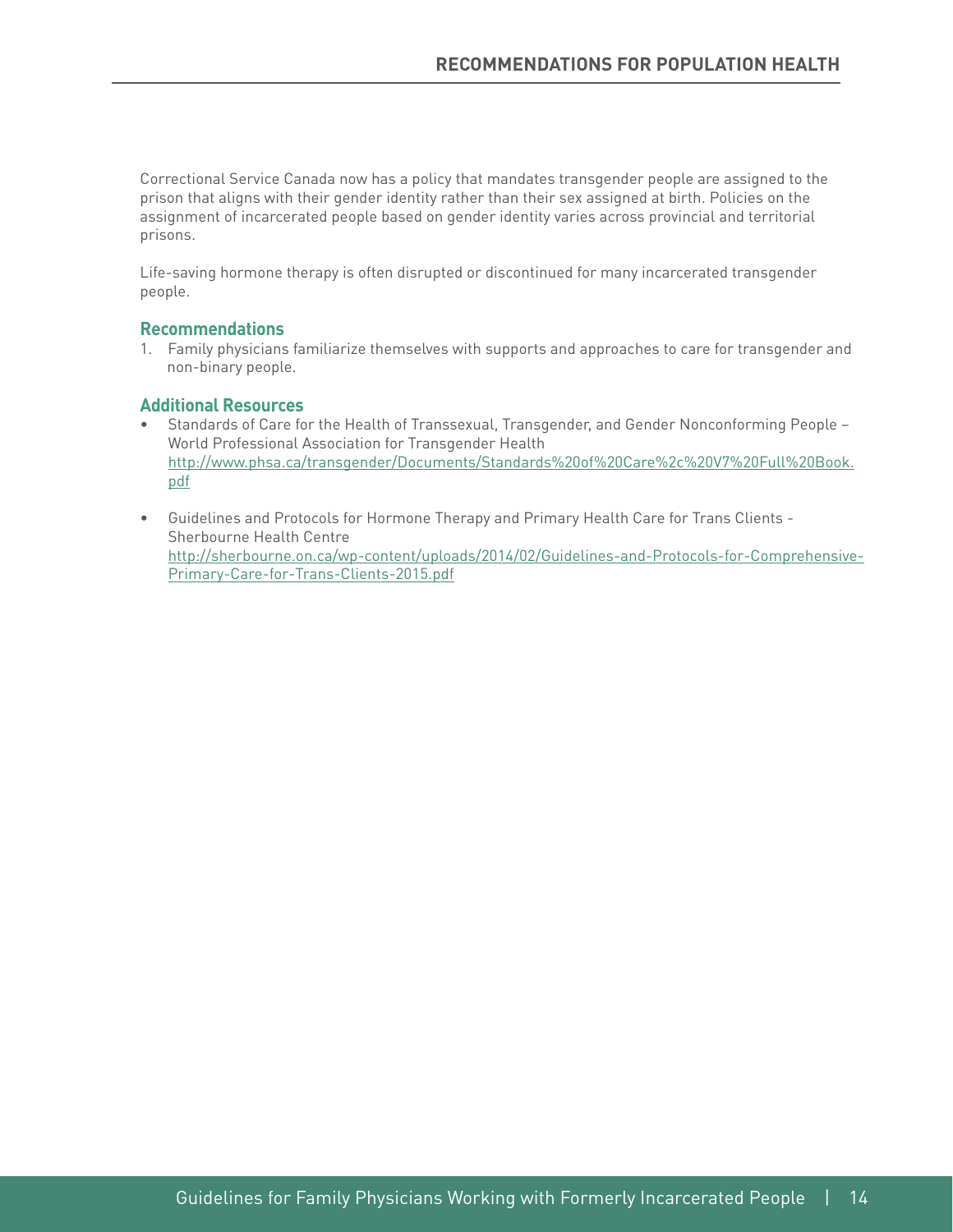# 5 Recommendations for Systems **Navigation**

# **5.1 TRANSFERRING MEDICAL RECORDS FROM PRISON TO THE COMMUNITY**

To acquire a patient's medical records from prison, provide the patient with a consent form to sign for the release of their medical records to you. Mail the consent form and a letter requesting the patient's medical records to the facility from which the patient was previously released. It is recommended that you write "ATTN: HEALTH CARE" on the envelope. The prison will receive the letter and send the requested files to your office.

As you review the prison medical records, consider that the patient has likely changed since their initial sentence and references to poor conduct may be out-dated or biased. Be prepared to review any part of the prison medical record with the patient. In particular, discuss any part that might suggest unprofessional conduct and ways that you and the patient can work together to address these.

#### **Recommendations**

1. Family physicians obtain patient medical records from prison as needed, utilizing an informed consent process.

### **Additional Resources**

- Contact information for Correctional Service Canada (federal) prisons <http://www.csc-scc.gc.ca/institutions/index-eng.shtml>
- Contact your provincial or territorial correctional branch for a list of provincial or territorial prisons

# **5.2 SUPPORTING PEOPLE IN POVERTY**

Formerly incarcerated people are overrepresented among those living on low and fxed incomes, including those on social or disability assistance. Poverty impacts health on a gradient and is a risk factor for many

health concerns. People with low socio-economic status are more likely to be hospitalized for conditions that could have been avoided with earlier disease management and reducing barriers to access.

Poverty is not always self-evident. Family physicians need to be pro-active and sensitive with patients when inquiring about poverty and suggesting additional supports.

The role of the family physician can appear limited in addressing poverty. Connecting patients to existing community resources and governmental supports as suggested in the Poverty Screening tool (see Section 5.2 Additional Resources) is one approach to addressing this gap in care.

# **You Might Ask:**

"Do you ever have difficulty making ends meet at the end of the month?"

(Sensitivity 98%, Specificity 64% for living below the poverty line)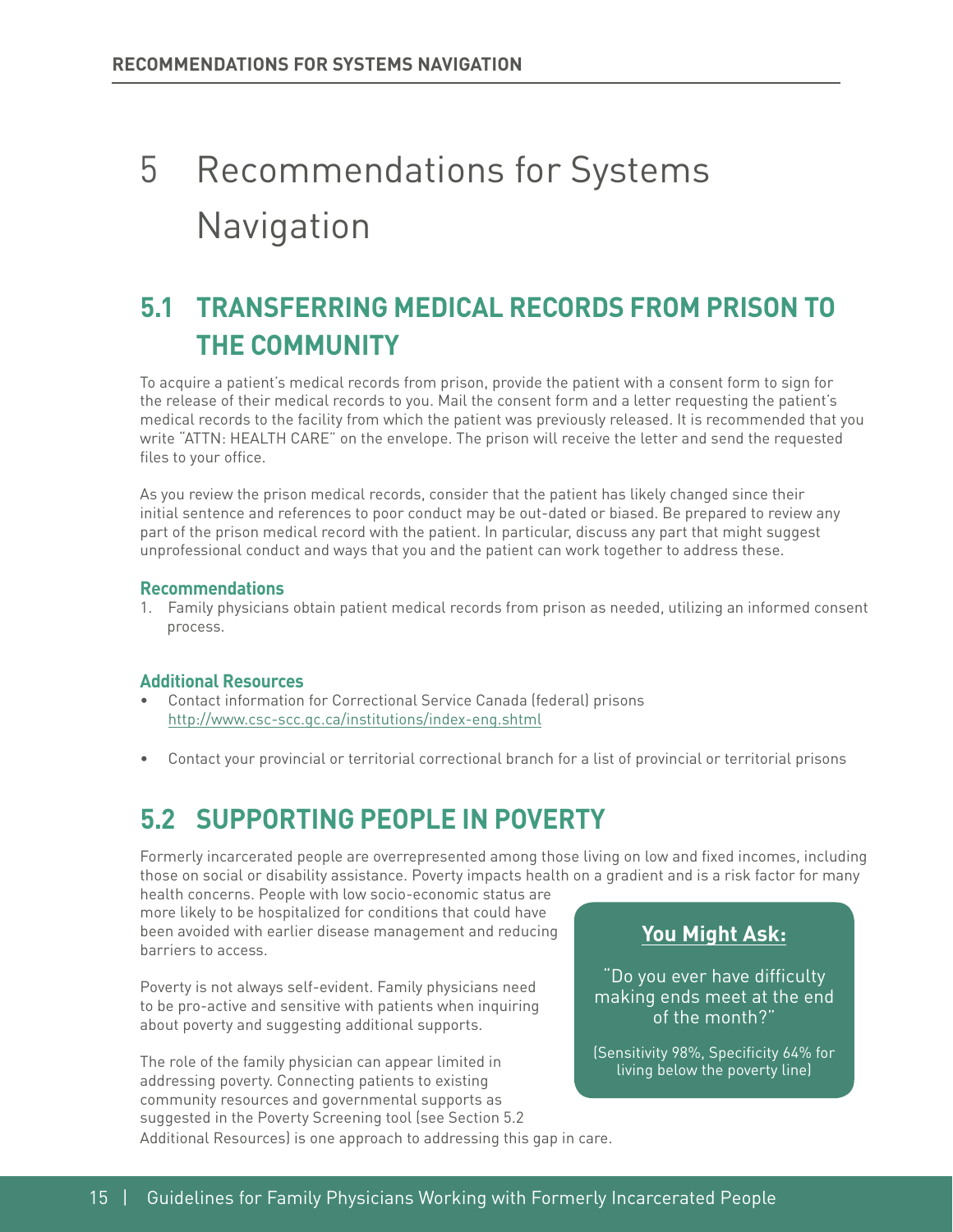#### **Recommendations**

- 1. Family physicians familiarize themselves with the Poverty Screening Tool, which asks family physicians to:
	- a) Inquire about poverty when screening all patients<sup>25</sup>
	- b) Include poverty as a health risk factor
	- c) Inquire about family status, including asking if children live in the home to be inclusive of family poverty
	- d) Intervene to address poverty-related issues (using the Poverty Screening Tool provided in the link below)

#### **Additional Resources**

• Poverty - A Clinical Tool for Primary Care Providers <http://ocfp.on.ca/cpd/povertytool>

# **5.3 DENTAL**

In prison, often only emergency dental procedures are provided. In the community, low-cost dental clinics offer free services, reduced rates, and special programs for people on social assistance, disability, or low or fixed incomes. Dental coverage may be provided by provincial or territorial social and/or disability assistance. Non-Insured Health Benefits provides dental coverage for Status First Nations based on specific criteria.

Advocate for patients to talk to their dentist to negotiate a way to pay for care whether it is at a reduced cost or on a payment schedule. Patients can also check their local food bank or outreach clinic for additional services.

#### **Recommendations**

- 1. Family physicians inquire with formerly incarcerated patients regarding dental pain and dental hygiene.
- 2. Family physicians refer formerly incarcerated patients to low-cost and free dental care as needed.
- 3. Provide information on how dental problems, if left unattended, can lead to physical health problems.
- 4. Recognize there is just as much hesitation involved with accessing any services with a doctor and there the possibility of past trauma.

- Governmental Dental Programs <http://www.caphd.ca/programs-and-resources/government-dental-programs>
- Canada Benefits Finder [http://www.canadabenefts.gc.ca/f.1.2c.6.3z.1rdq.5.2st.3.4ns@.jsp?lang=en](http://www.canadabenefits.gc.ca/f.1.2c.6.3z.1rdq.5.2st.3.4ns@.jsp?lang=en)
- Health Canada Non-Insured Health Benefits (for Status First Nations) <http://www.hc-sc.gc.ca/contact/fniah-spnia/fnih-spni/nihbr-ssnar-eng.php>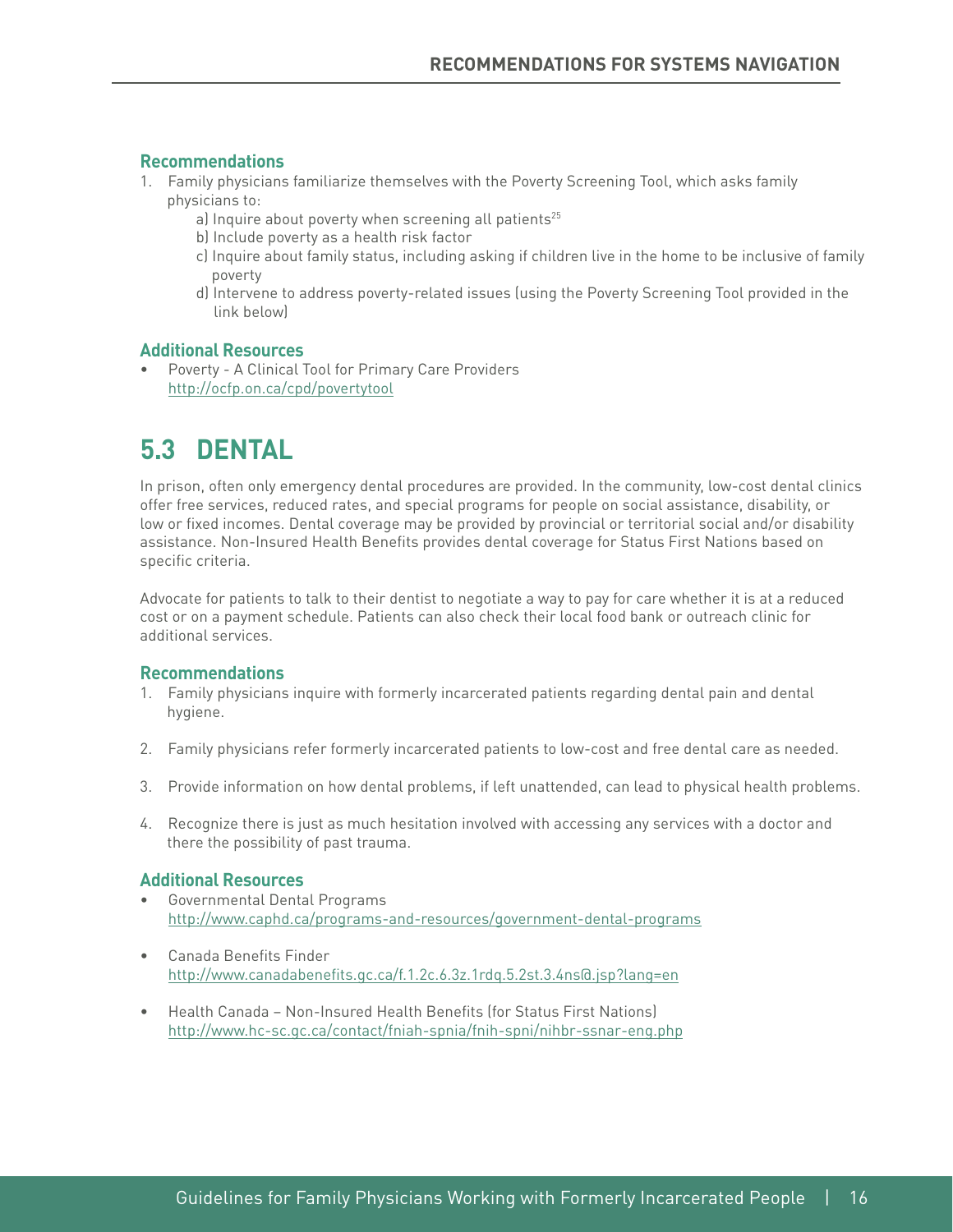# **5.4 EYE EXAMINATIONS**

Vision care is a signifcant health priority among formerly incarcerated people due to the high prevalence of chronic health issues, including those associated with signifcant ocular risk, such as diabetes.

Many formerly incarcerate people are on low or fxed incomes, so the extra expense of an eye exam is out of reach. Eye exam coverage varies across provinces and territories and coverage may be extended to people on social and/or disability assistance.

#### **Recommendations**

- 1. Family physicians familiarize themselves with vision care services available to those on low or fxed incomes, social assistance, and disability assistance.
- 2. Family physicians inquire about vision care with formerly incarcerated patients.

#### **Additional Resources**

- Health Canada Non-Insured Health Benefts (for Status First Nations) <http://www.hc-sc.gc.ca/contact/fniah-spnia/fnih-spni/nihbr-ssnar-eng.php>
- Canada Benefits Finder [http://www.canadabenefts.gc.ca/f.1.2c.6.3z.1rdq.5.2st.3.4ns@.jsp?lang=en](http://www.canadabenefits.gc.ca/f.1.2c.6.3z.1rdq.5.2st.3.4ns@.jsp?lang=en)

# **5.5 MEDICATION COVERAGE**

If available in your area, PharmaNet or a similar service can be used to verify a patient's medications. The federal formulary list governs what is available to incarcerated people. Upon release, medications may need to be switched based on coverage by provincial/territorial pharmaceutical plans or extended health plans. A patient's medication list should also be included in their medical record from prison. This can be requested from the prison by mail.

People living in Community Correctional Centres funded by Correctional Service Canada (e.g. John Howard Society halfway houses) are covered under the federal formulary (on day parole, not statutory release with residency). Status First Nations people can sign up for coverage through Health Canada's Non-Insured Health Benefts program. Encourage patients to sign up for Provincial or Territorial Pharmaceutical plans.

#### **Recommendations**

1. Family physicians familiarize themselves with the federal formulary, Non-Insured Health Benefts for Status First Nations, and Provincial or Territorial pharmaceutical plans.

- Free Tax Preparation Clinics in your area (taxes may need to be submitted before registration in provincial and territorial health care programs) <http://www.cra-arc.gc.ca/tx/ndvdls/vlntr/clncs/menu-eng.html>
- http://www.hc-sc.gc.ca/hcs-sss/pharma/acces/ptprog-eng.php • Register for Provincial or Territorial Pharmacare
- health Canada Non-Insured Health Benefits (for Status First Nations) <http://www.hc-sc.gc.ca/contact/fniah-spnia/fnih-spni/nihbr-ssnar-eng.php>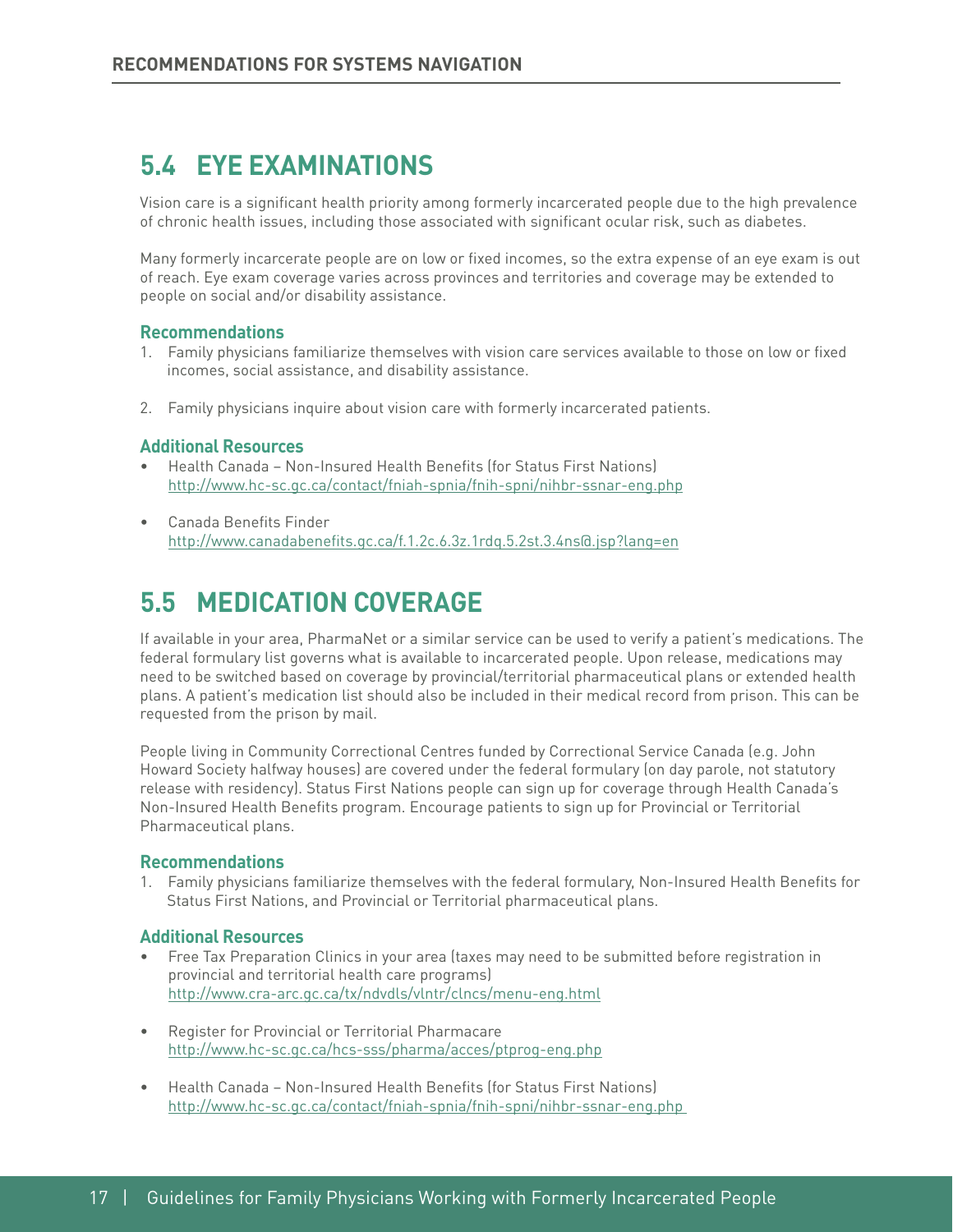# 6 Recommendations for Managing Issues Surrounding Recidivism

# **6.1 REPORTING INTENT TO COMMIT CRIMES**

Patients may make physicians aware of their plans to commit an offense. Under certain circumstances, there is a mandatory duty to report. In circumstances where there is not a duty to report, it is up to the discretion of the physician to report to the authorities.

### **Recommendations**

- 1. Family physicians follow existing policies and procedures on mandatory reporting. Specifcally, patient information can only be provided to law enforcement in four cases: 1) with express consent, 2) via court order, 3) as required by statute (e.g. Duty to Report), or 4) by public safety exception.
- 2. Family physicians consider available community-based supports as well as the impact of re incarceration on health and well-being when making discretionary decisions on reporting to authorities.
- 3. With consent of the patient, family physicians connect with members of the individual's support team, including, but not limited to, their probation or parole officer, attending physician, case worker, friends/family, and/or other supports.

### **Additional Resources**

- College of Family Physicians of Canada Professionalism <http://www.cfpc.ca/uploadedFiles/Education/Professionalism.pdf>
- Wellness Recovery Action Plan [http://www.workingtogetherforrecovery.co.uk/Documents/Wellness%20Recovery%20Action%20Plan.](http://www.workingtogetherforrecovery.co.uk/Documents/Wellness Recovery Action Plan.pdf) [pdf](http://www.workingtogetherforrecovery.co.uk/Documents/Wellness Recovery Action Plan.pdf)
- List of Correctional Service Canada Parole Offices (Federal) <http://www.csc-scc.gc.ca/institutions/001002-0001-eng.shtml>

# **6.2 CONTINUITY OF CARE DURING RE-INCARCERATION**

If your patient becomes re-incarcerated, you can reach out by sending a letter to the prison marked "ATTN: Health Care" offering support. If your patient is not there, the letters will be returned. You can also phone the facility. If your patient is not there, the booking clerk will inform you. Contact your provincial or territorial correctional branch for a list of provincial or territorial prisons.

### **Recommendations**

1. Family physicians reach out to provincial and federal prisons to support continuity of care for a patient who has been re-incarcerated.

### **Additional Resources**

• Contact information for Correctional Service Canada (federal) prisons <http://www.csc-scc.gc.ca/institutions/index-eng.shtml>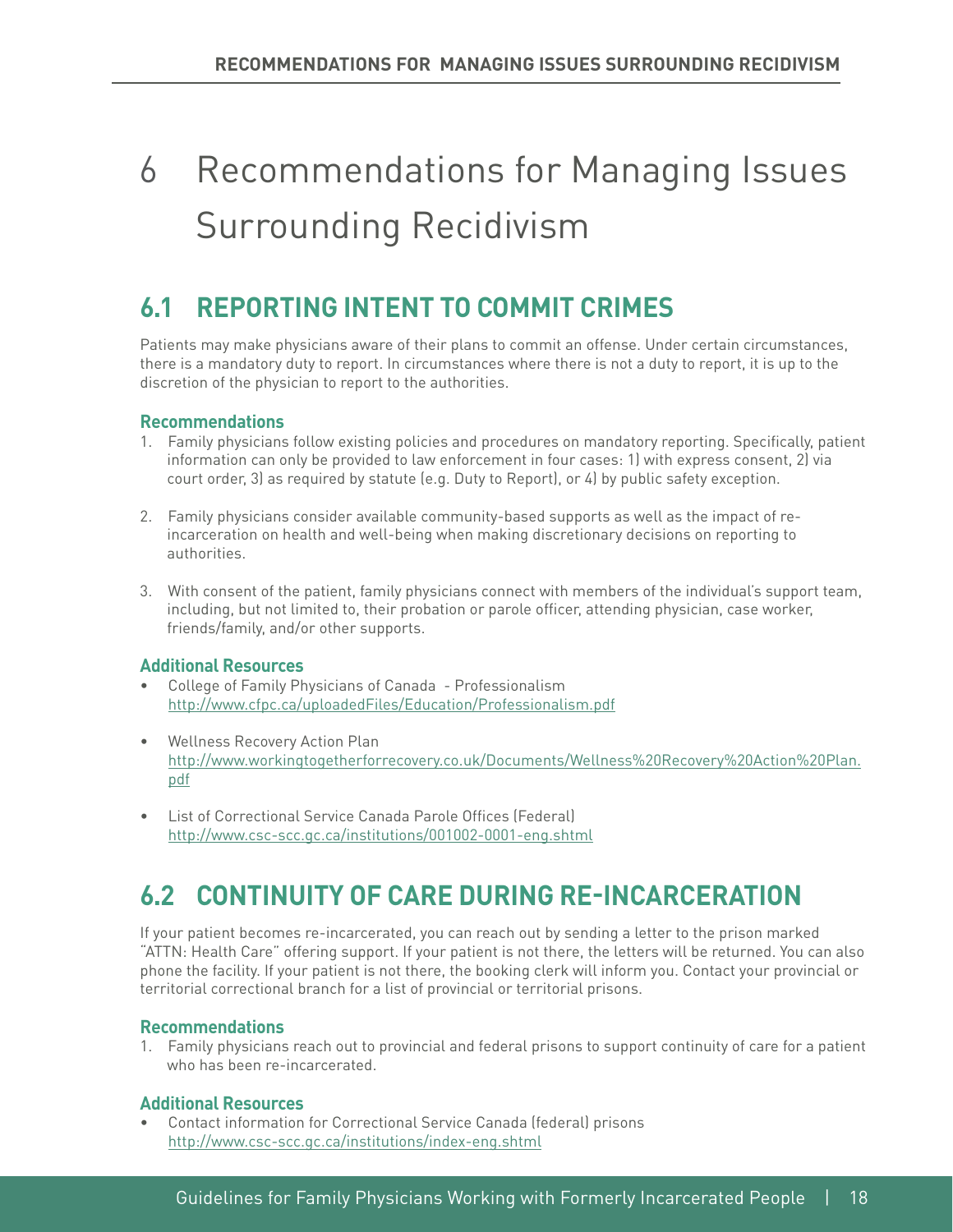# 7 Recommendations for Clinical Practice

# **7.1 COMMUNICABLE DISEASE**

# **7.1.1 HIV**

Estimates of HIV prevalence among incarcerated populations in Canadian federal and provincial prisons range from 2% to 8%, which is ten times the general population prevalence.<sup>26</sup>

As there is a stigma attached to both drug use and sexual behaviour, this is a sensitive topic to discuss that requires a relationship built on trust.

People who consistently take appropriate anti-retroviral therapy can maintain an undetectable viral load and greatly reduce the risk of HIV transmission.<sup>27</sup>

PharmaNet does not list the names of anti-retroviral medications on a patient's fle. Instead, antiretroviral medications show up as "non-benefit drugs" on PharmaNet.

It is common for disruptions in medication usage to occur when an HIV-positive individual transitions from the community into prison and/or from prison into the community. This can result in a spike in the viral load and an increased risk of transmission to others.

#### **Recommendations**

- 1. Family physicians caring for formerly incarcerated patients inquire about HIV risk factors to assess the need for HIV testing.
- 2. Family physicians register for PharmaNet and are aware that anti-retroviral medications show up as "non-benefit drugs" on PharmaNet. This may be true for similar services as well.

#### **Additional Resources**

• Primary Care Guidelines for the Management of HIV/AIDS [http://www.cfenet.ubc.ca/sites/default/fles/uploads/primary-care-guidelines/primary-care](http://www.cfenet.ubc.ca/sites/default/files/uploads/primary-care-guidelines/primary-care-guidelines_015-09-15.pdf)[guidelines\\_015-09-15.pdf](http://www.cfenet.ubc.ca/sites/default/files/uploads/primary-care-guidelines/primary-care-guidelines_015-09-15.pdf) 

### **7.1.2 Hepatitis B**

Rates of contraction of hepatitis B have increased since the 1990s in prisons in Canada.28 Patients may have initiated hepatitis B vaccination while in prison.

#### **Recommendations**

- 1. Family physicians inquire about risk and protective factors for hepatitis B for formerly incarcerated patients.
- 2. Family physicians complete the vaccination schedule for those patients who have initiated hepatitis B vaccination in prison and are now reintegrating into the community.

#### **Additional Resources**

• Primary Care Management of Hepatitis B – Quick Reference [https://www.liver.ca/wp-content/uploads/2017/09/HBV-QR-EN-\\_FINAL\\_Web.pdf](https://www.liver.ca/wp-content/uploads/2017/09/HBV-QR-EN-_FINAL_Web.pdf)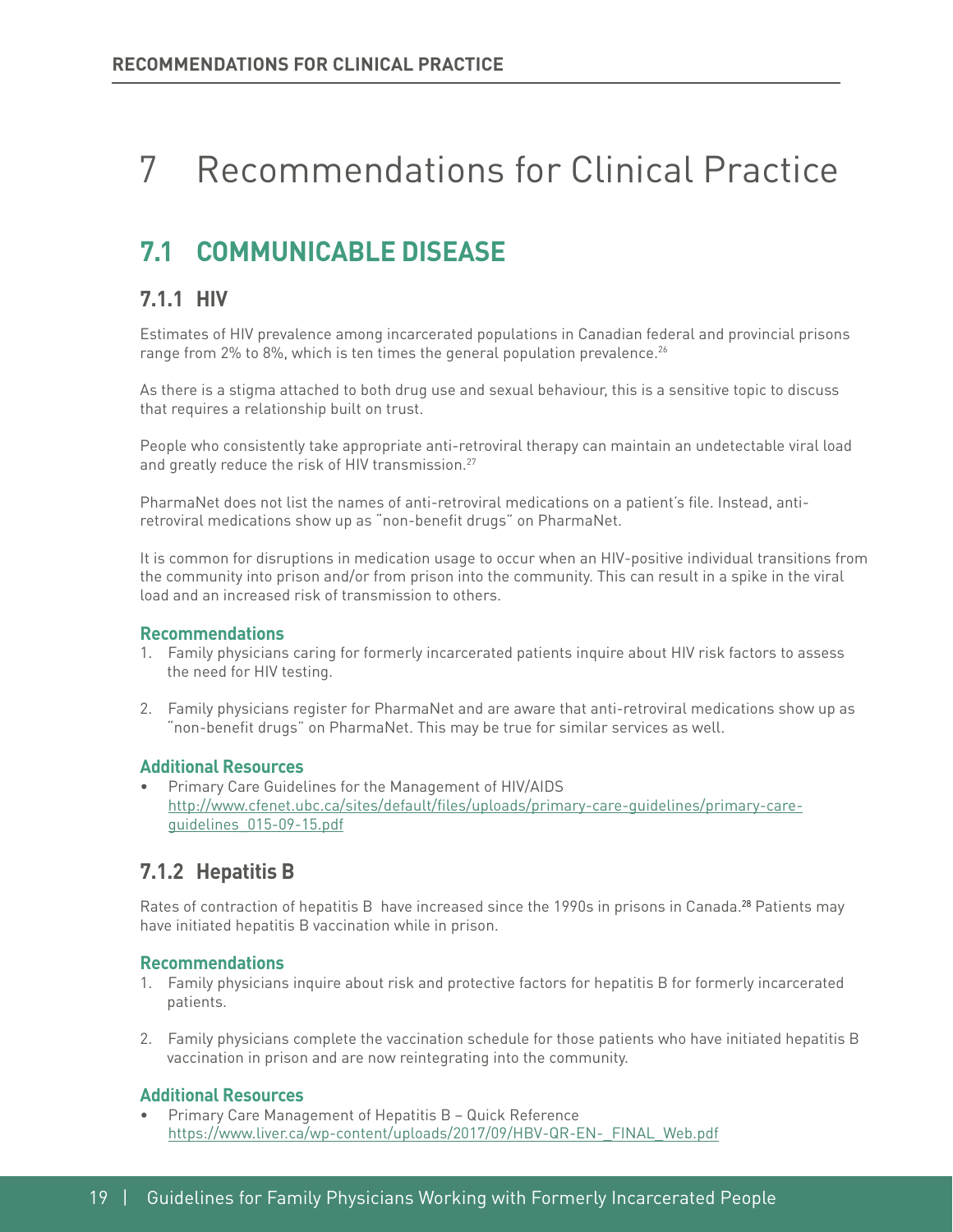• Management of chronic hepatitis B: Canadian Association for the Study of the Liver consensus guidelines https://www.liver.ca/wp-content/uploads/2017/09/2007 CASL Consensus Guidelines - Hepatitis B. [pdf](https://www.liver.ca/wp-content/uploads/2017/09/2007_CASL_Consensus_Guidelines_-_Hepatitis_B.pdf)

# **7.1.3 Hepatitis C (HCV)**

A peer-led study of the prevalence of injection drug use inside one federal prison found that 35% of men reported current injection drug use<sup>29</sup> and 21% of provincially incarcerated women reported current injection drug use.30

Due to the absence of prison-based needle and syringe programs in prisons, there is a high prevalence of needle sharing. In addition, unsafe tattooing practices are also very common. Both activities are risk factors for HCV transmission.

HCV treatments are changing and there are new anti-viral drugs that have been approved by Health Canada with cure rates of more than 90%, which are all oral, short-course, interferon-free treatments.

HCV treatment may occur in federal corrections, so re-establishing treatment in the community for those who have started treatment in prison is essential.

#### **Recommendations**

1. Family physicians caring for formerly incarcerated people inquire about risk factors for HCV to determine the need for testing, treatment, and support.

#### **Additional Resources**

• An Update on the Management of Chronic Hepatitis C: 2015 Consensus Guidelines from the Canadian Association for the Study of the Liver http://demo.liver.ca/wp-content/uploads/2017/09/CASL\_Hep\_C\_Consensus\_Guidelines\_Update\_-[Jan\\_2015.pdf](http://demo.liver.ca/wp-content/uploads/2017/09/CASL_Hep_C_Consensus_Guidelines_Update_-_Jan_2015.pdf) 

## **7.1.4 Tuberculosis (TB)**

TB is easily transmitted in prisons where people are in close contact with one another. Approximately 16% to 22% of federally incarcerated people have latent TB infection.<sup>31</sup> Many formerly incarcerated people are interested in knowing if they have active or latent TB. Active TB diagnoses are reportable.

TB is often co-morbid with HIV and/or HCV. Continuity of care between the community and prisons remains a challenge. Specific to Indigenous peoples, there is a need to better coordinate care with Indigenous communities' on-reserve health care.

#### **Recommendations**

1. Family physicians working with formerly incarcerated people familiarize themselves with TB prevention, screening, and treatment as this health concern is not as common in general family practice but is overrepresented among the formerly incarcerated population.

#### **Additional Resources**

• Canadian Tuberculosis Standards <http://www.respiratoryguidelines.ca/tb-standards-2013>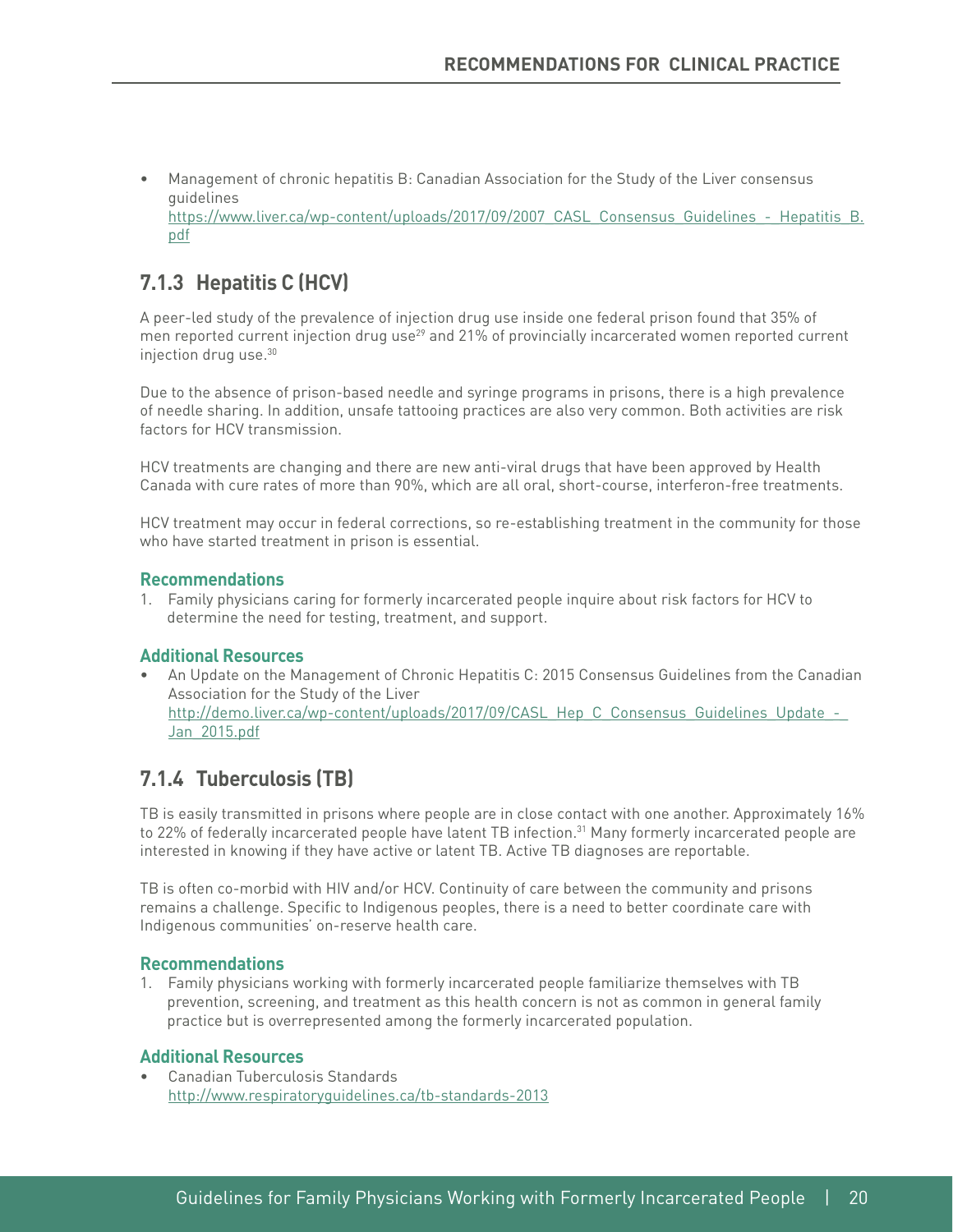• Health Canada – First Nations Inuit Health <http://www.hc-sc.gc.ca/fniah-spnia/index-eng.php>

### **7.1.5 Sexually Transmitted Infections (STIs)**

There is a stigma around STIs in prison, especially in men's prisons given the association between STI transmission and exchange sex (exchanging sex for goods, protection, etc.).<sup>32</sup>

STIs are more common among those with incarceration experience than the general population. $33$  STIs are more common among those who have engaged in substance use and sex work, especially among formerly incarcerated women and Aboriginal men.<sup>34</sup>

Ideally, STIs are diagnosed and treated in prison; however, there is some evidence to suggest that people with untreated STIs may transmit to their partners when they are released. $35$ 

#### **Recommendations**

1. Family physicians facilitate a comprehensive sexual history with their new formerly incarcerated patients as they would with any new patient.

#### **Additional Resources**

• Canadian Guidelines on Sexually Transmitted Infections (Public Health Agency of Canada) <http://www.phac-aspc.gc.ca/std-mts/sti-its/cgsti-ldcits/index-eng.php>

# **7.2 MENTAL HEALTH**

### **7.2.1 Mental health**

Mental health disorders are 2-3 times more prevalent in the prison population than in the general population.19 Prison practices, such as solitary confnement, can have particularly harmful effects on mental health and can exacerbate existing mental illnesses and maladaptive coping behaviours, such as self-medicating with substances.<sup>36</sup> People with incarceration experience are more likely to report higher incidences of childhood trauma, including abuse, neglect, and household dysfunction, which is associated with an increased likelihood of developing a mental illness later in life.<sup>3738</sup> You may receive questions about prescribed marijuana for anxiety.

#### **Recommendations**

- 1. Family physicians screen formerly incarcerated patients' mental health during primary care visits as part of regular intake for all patients.
- 2. Family physicians screen patients for concurrent substance disorders if a mental health disorder is also suspected.

- Dual Diagnosis Toolkit for Primary Care Providers (CAMH) <https://dualdiagnosis.camh.ca/Pages/default.aspx>
- DFC Open Resources for Family Medicine Mental Health (University of Toronto) <http://dfcmopen.com/item-category/clinical-by-topic/mental-health/>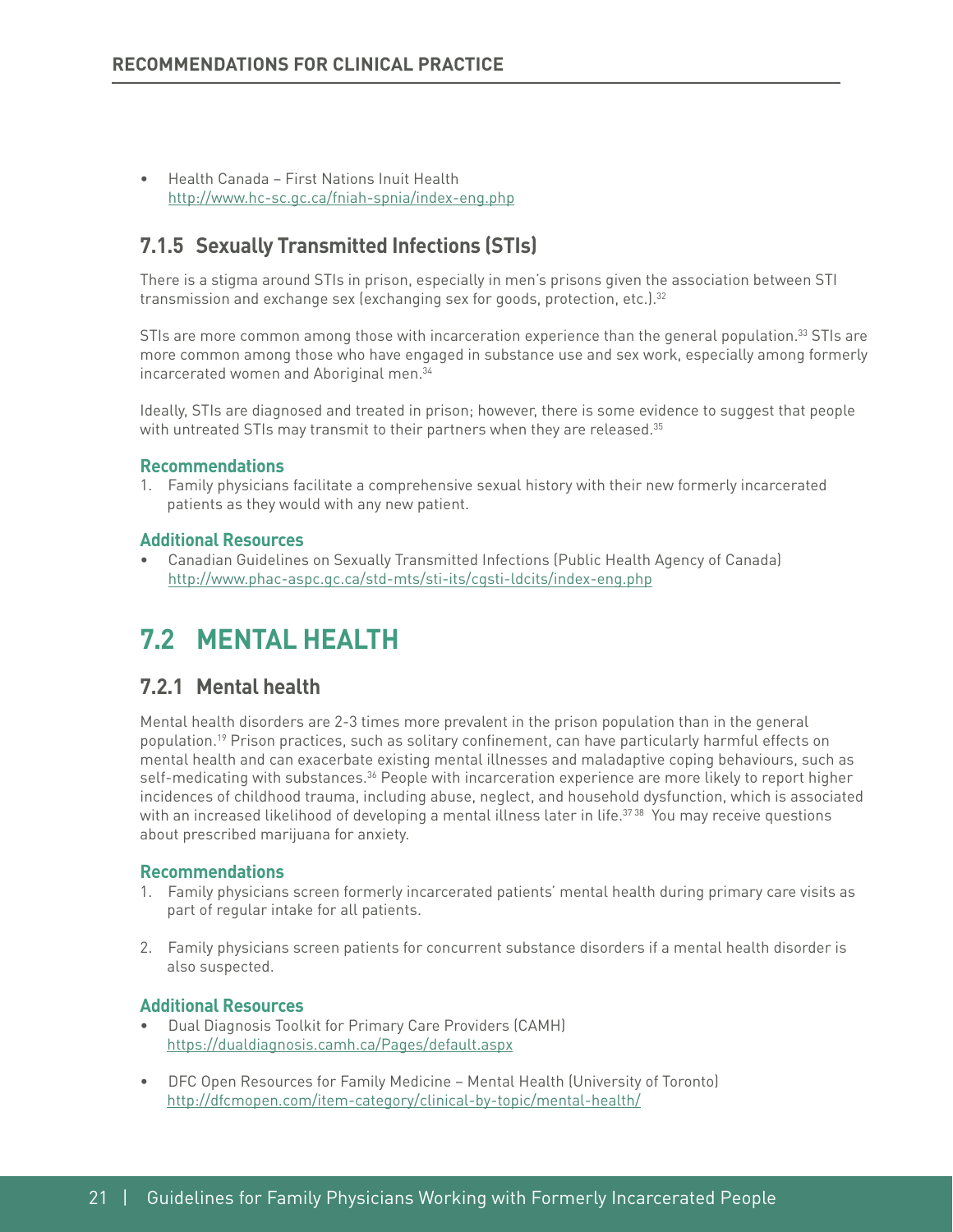• Authorizing Medical Cannabis for Chronic Pain or Anxiety (CFPC) [http://www.cfpc.ca/uploadedFiles/Resources/\\_PDFs/Authorizing%20Dried%20Cannabis%20for%20](http://www.cfpc.ca/uploadedFiles/Resources/_PDFs/Authorizing Dried Cannabis for Chronic Pain or Anxiety.pdf) [Chronic%20Pain%20or%20Anxiety.pdf](http://www.cfpc.ca/uploadedFiles/Resources/_PDFs/Authorizing Dried Cannabis for Chronic Pain or Anxiety.pdf) 

## **7.2.2 Suicide prevention, Intervention, and Follow-up**

The incidence of suicide has been shown to be 8 to 18 times higher among the formerly incarcerated population compared to the general population.39 40 41 Feelings of isolation, disconnection, and social marginalization are common among formerly incarcerated people, especially when reintegrating into the community after release. The stigma of incarceration impacts people long after their release, limiting options for employment, housing, education, and relationships.

Risk factors for suicide among formerly incarcerated people include a history of past suicide attempts and a diagnosis with a substance use disorder. The risk of suicide is especially high in the frst months after release, making the transition between prison and the community a particularly vulnerable period.

#### **Recommendations**

1. Family physicians are aware of early warning signs of suicidal ideation and are prepared to intervene early to collaboratively develop a safety plan.

#### **Additional Resources**

- Suicide Prevention and Assessment Handbook (CAMH) https://www.camh.ca/en/hospital/health\_information/a\_z\_mental\_health\_and\_addiction [information/suicide/Documents/sp\\_handbook\\_fnal\\_feb\\_2011.pdf](https://www.camh.ca/en/hospital/health_information/a_z_mental_health_and_addiction_information/suicide/Documents/sp_handbook_final_feb_2011.pdf)
- <https://www.porticonetwork.ca/tools/toolkits/hcp-toolkit> • Holistic Crisis Planning Toolkit

## **7.2.3 Social Support and Relationships**

Social support is a protective factor against depression, suicide, and self-harm. Inside prison, many people find social support in other incarcerated people. Once released, formerly incarcerated people can feel isolated and disconnected from their families, friends, and social support networks – some of whom may have willfully excluded them from their lives.

### **You Might Ask:**

"When something happens, who do you go to for support?"

Meeting with peers, people who also have incarceration experience, is one option to connect and develop meaningful relationships once people are back in the community. Many formerly incarcerated people fnd social support through volunteering or giving back to their communities.

#### **Recommendations**

1. Family physicians inquire about social supports with formerly incarcerated patients and assist in systems navigation as needed.

#### **Additional Resources**

http://www.iohnhoward.ca/ • John Howard Society of Canada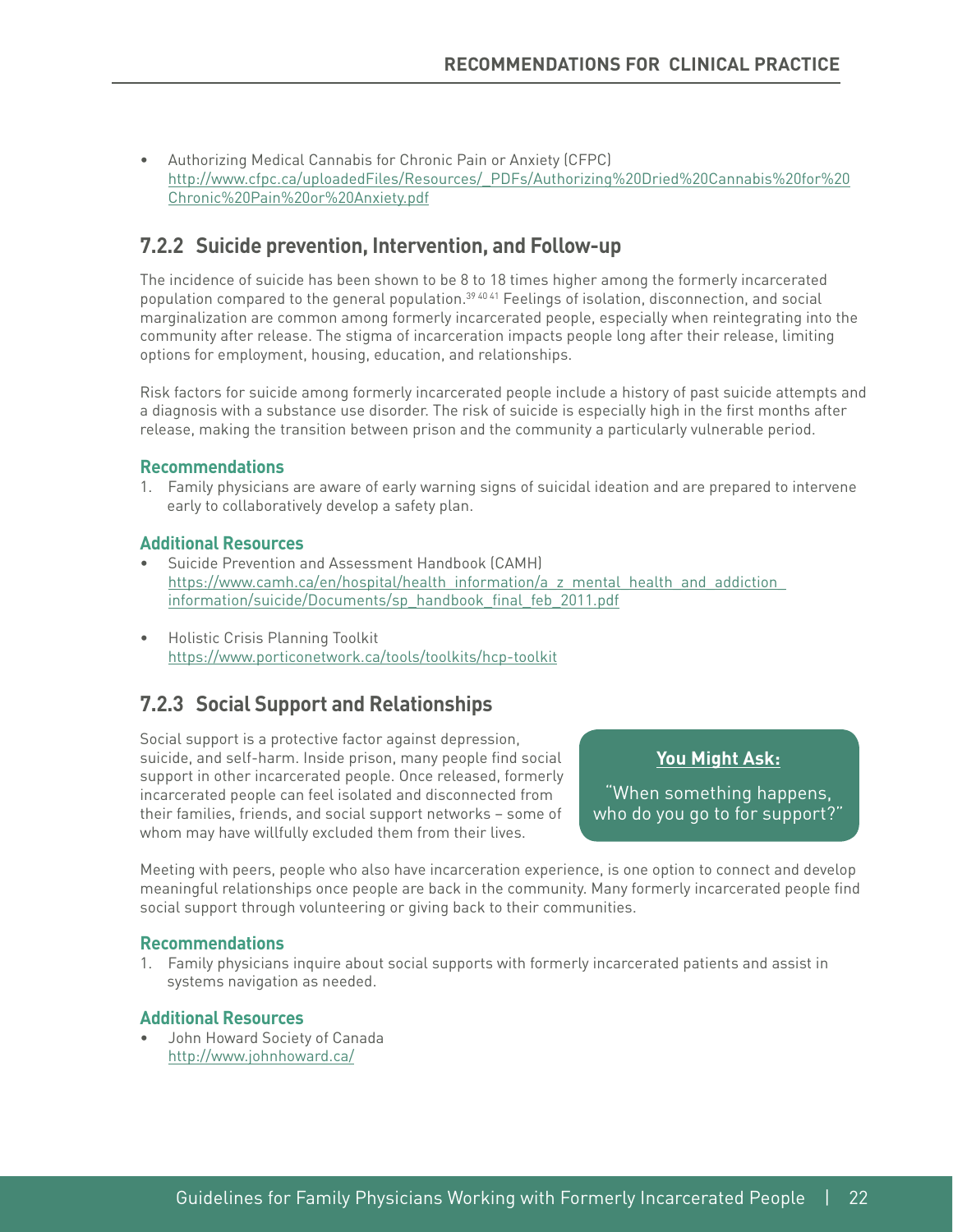# **7.3 SUBSTANCE USE**

### **7.3.1 Harm Reduction**

Harm reduction is an approach that minimizes the harms associated with drug use and respects the lives of people who use drugs. Harm reduction engages people in care and meets people where they are at.

A physician-patient relationship founded on respect, compassion, and acceptance is essential to a harm reduction approach. It promotes social inclusion and lessens the patient's experience of stigma and shame.

Harm reduction supplies include, but are not limited to, sterile needles and syringes, acidifer (vitamin C), cookers, tourniquets, condoms, lubricant, sterile water, swabs, sharps containers, crack pipe mouthpieces, crack pipe screens, push sticks, and naloxone.

PharmaCare Plan G (Psychiatric Medications) covers the cost of methadone maintenance therapy and buprenorphine/naloxone.

#### **Recommendations**

1. Family physicians proactively engage with formerly incarcerated patients regarding their need for harm reduction supplies, education, and training.

#### **Additional Resources**

• Best Practice Recommendations for Canadian Harm Reduction Programs that Provide Service to People Who Use Drugs and are at Risk for HIV, HCV, and Other Harms: Part 1 <http://www.catie.ca/en/programming/best-practices-harm-reduction>

### **7.3.2 Substance Use Disorders**

Many people are incarcerated for crimes committed while under the infuence of substances. Substance use exists on a continuum from benefcial to harmful use. Substance abuse is an extreme desire to obtain and use increasing amounts of one or more substances; whereas, substance use disorder is the inability to stop using the drug despite numerous attempts to quit, impacting relationships, work, education, and other obligations.

Substance use disorders can be driven by experiences of adverse childhood events and trauma, including intergenerational trauma and residential school experience. Substances provide a means of coping, offer an escape, and allow people a way of surviving in difficult circumstances.

Respect, compassion, and acceptance are needed to build trusting relationships with people experiencing a substance use disorder. It is important to respect the autonomy of people who use drugs, provide information for decision-making, and facilitate referrals to services where appropriate.

Recovery from substance use disorders is complex, non-linear, and specific to each person. The opposite of substance use disorders is not sobriety, it is connection and self-defned recovery, including managing use, reducing use, and/or engaging in harm reduction.

The patient and physician are equal partners in treating substance use disorders. Stigma and discrimination towards individuals who use substances within and outside the health system result in signifcant barriers in access to care and disclosure, impacting utilization of treatment and harm reduction services.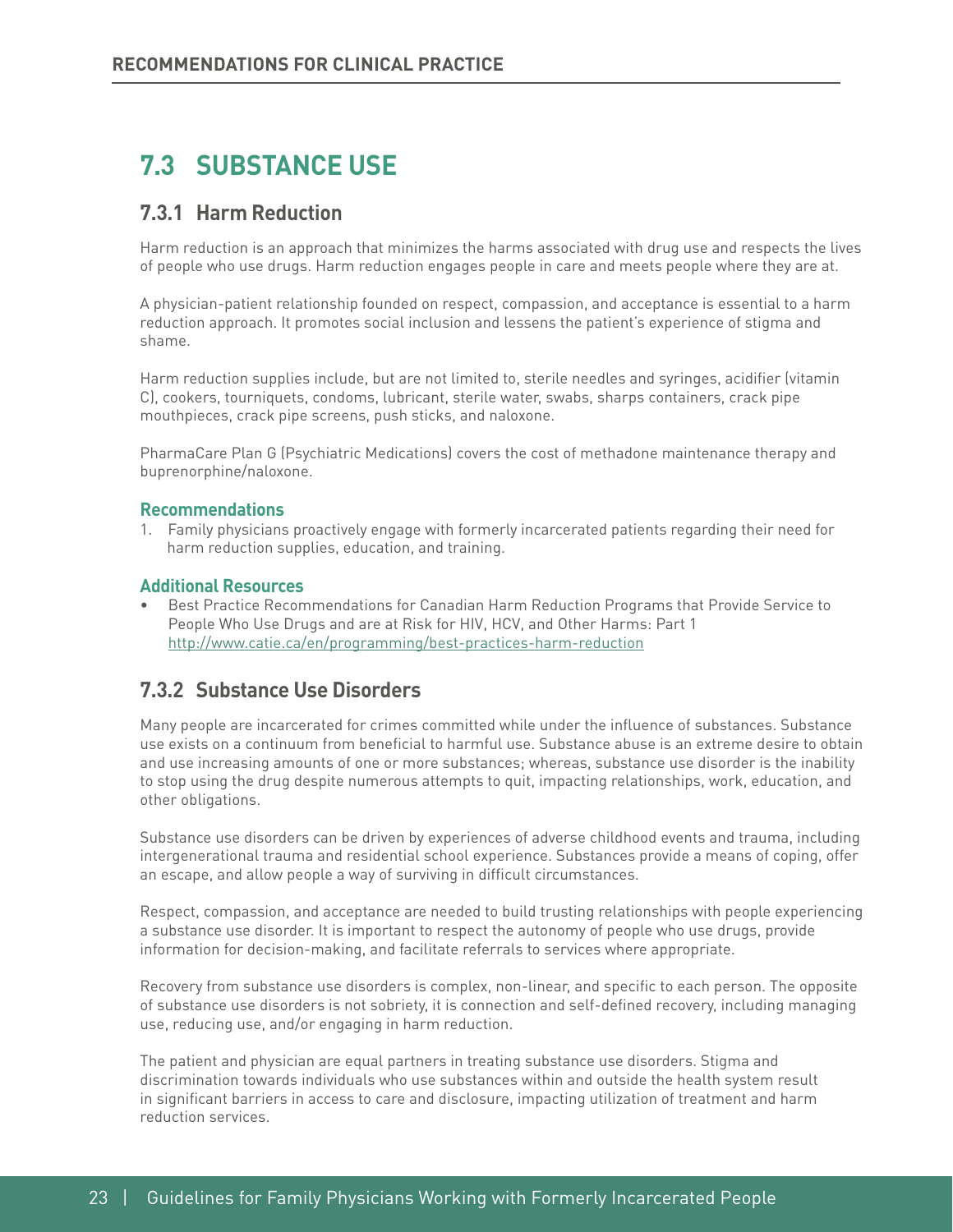#### **Recommendations**

- 1. Family physicians familiarize themselves with current clinical practice guidelines for the diagnosis and treatment of substance use disorders in primary care settings.
- 2. Family physicians screen patients for concurrent mental health disorders if a substance use disorder is suspected.

#### **Additional Resources**

- https://www.porticonetwork.ca/tools/toolkits/pcat • Primary Care Addiction Toolkit (CAMH)
- Dual Diagnosis Toolkit for Primary Care Providers (CAMH) <https://dualdiagnosis.camh.ca/Pages/default.aspx>
- <http://dfcmopen.com/item-category/clinical-by-topic/addiction-medicine/> Alcohol Screening, Brief Intervention, and Referral • DFC Open Resources for Family Medicine – Addictions Medicine (University of Toronto)
- <http://www.sbir-diba.ca/>

### **7.3.3 Opioid Overdose Prevention**

Multiple studies show increased overdose deaths among individuals recently released from prison, especially within the first 2 weeks.<sup>42 43</sup>

In response to the fentanyl crisis, access to harm reduction tools has been expanded, including naloxone. Naloxone restores breathing in those having an opioid overdose. Coverage and accessibility for naloxone kits varies across provinces and territories.

#### **Recommendations**

- 1. Family physicians educate formerly incarcerated people with current or past opioid use about lowered opioid tolerance after a period of reduced use and provide take home naloxone training and kits as needed.
- 2. Family physicians assist patients as needed in fnding a harm reduction site for harm reduction supplies and training.

#### **Additional Resources**

 [http://www.ccsa.ca/Resource%20Library/CCSA-CCENDU-Take-Home-Naloxone-Canada-2016-en.pdf](http://www.ccsa.ca/Resource Library/CCSA-CCENDU-Take-Home-Naloxone-Canada-2016-en.pdf) • Availability of "Take Home Naloxone" Programs in Canada

### **7.3.4 Opioid Substitution Therapy (methadone and suboxone)**

Opioid Substitution Therapy is offered in provincial and federal prisons, requiring continuity of care after release. Methadone and suboxone prevent withdrawal from opioids and reduce or eliminate cravings, allowing people to stabilize their lives.

Depending on your location, the cost associated with opioid substitution therapy may be publicly covered or covered by social or disability assistance. Prescribing privileges vary across provinces and territories.

#### **Recommendations**

1. Family physicians familiarize themselves with current protocols for opioid substitution therapy.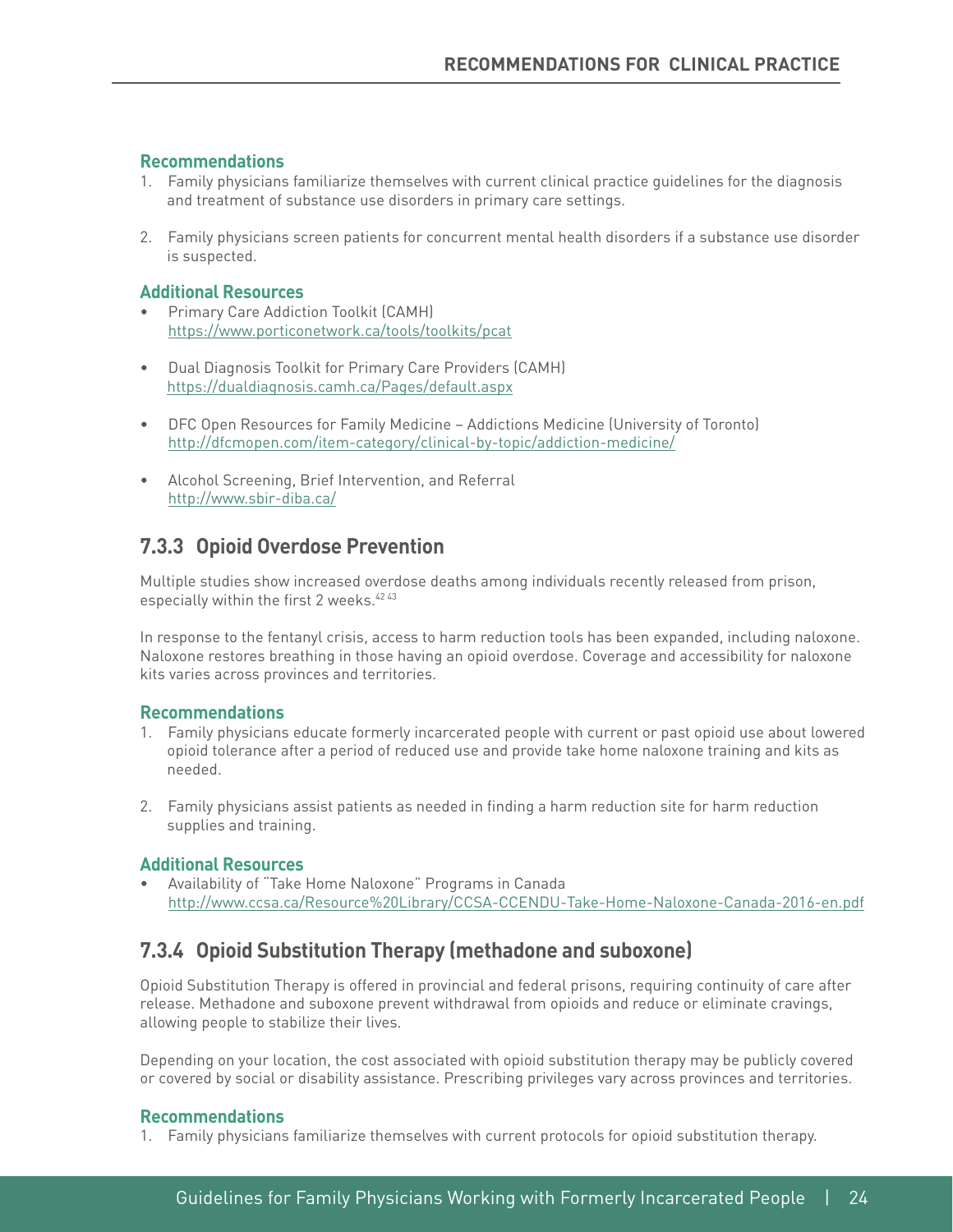#### **Additional Resources**

- <http://www.hc-sc.gc.ca/hc-ps/substancontrol/exemptions/methadone-eng.php> Suboxone Prescribing Training Program • Health Canada – Methadone Program
- <https://www.suboxonecme.ca>

# **7.4 INJURY/DISABILITY**

### **7.4.1 Injury and Rehabilitation**

Injuries requiring rehabilitation are prevalent among the incarcerated and formerly incarcerated populations. Disabilities are common among formerly incarcerated people and lack of access to comprehensive medical care can result in many unmet health needs for this population.

Pain management is another common concern for people who have sustained injuries and require rehabilitation, which is complicated by biases and prejudice towards people with incarceration experience (please see section 7.6.1).

Rehabilitation services are less likely to be publicly covered and formerly incarcerated people are more likely to live on low or fxed incomes, so referring to low-cost or publicly covered services is most appropriate.

#### **Recommendations**

- 1. Family physicians become familiar with the application process for disability assistance if available.
- 2. Family physicians become familiar with public and low-cost rehabilitative services available in their region.
- 3. Family physicians become familiar with community resources for people living with disabilities to assist in systems navigation.

#### **Additional Resources**

Disability Benefits [https://www.canada.ca/en/services/benefts/disability.html](https://www.canada.ca/en/services/benefits/disability.html)

### **7.4.2 Disability**

People living with disabilities are overrepresented among people with incarceration experience. Disabilities include autism, blindness, deafness, emotional disturbance, hearing impairment, intellectual disability, orthopedic impairment, impaired health, learning disabilities, speech or language impairment, traumatic brain injury, visual impairment, and multiple disabilities.

In particular, Fetal Alcohol Spectrum Disorder (FASD), Fetal Alcohol Effects (FAE), Alcohol-Related Neurodevelopmental Disorder (ARND) and Alcohol-Related Birth Defects (ARBD), are more common among formerly incarcerated people and are often undiagnosed.<sup>44</sup>

Systems navigation, especially access to disability assistance or social assistance, is a major concern.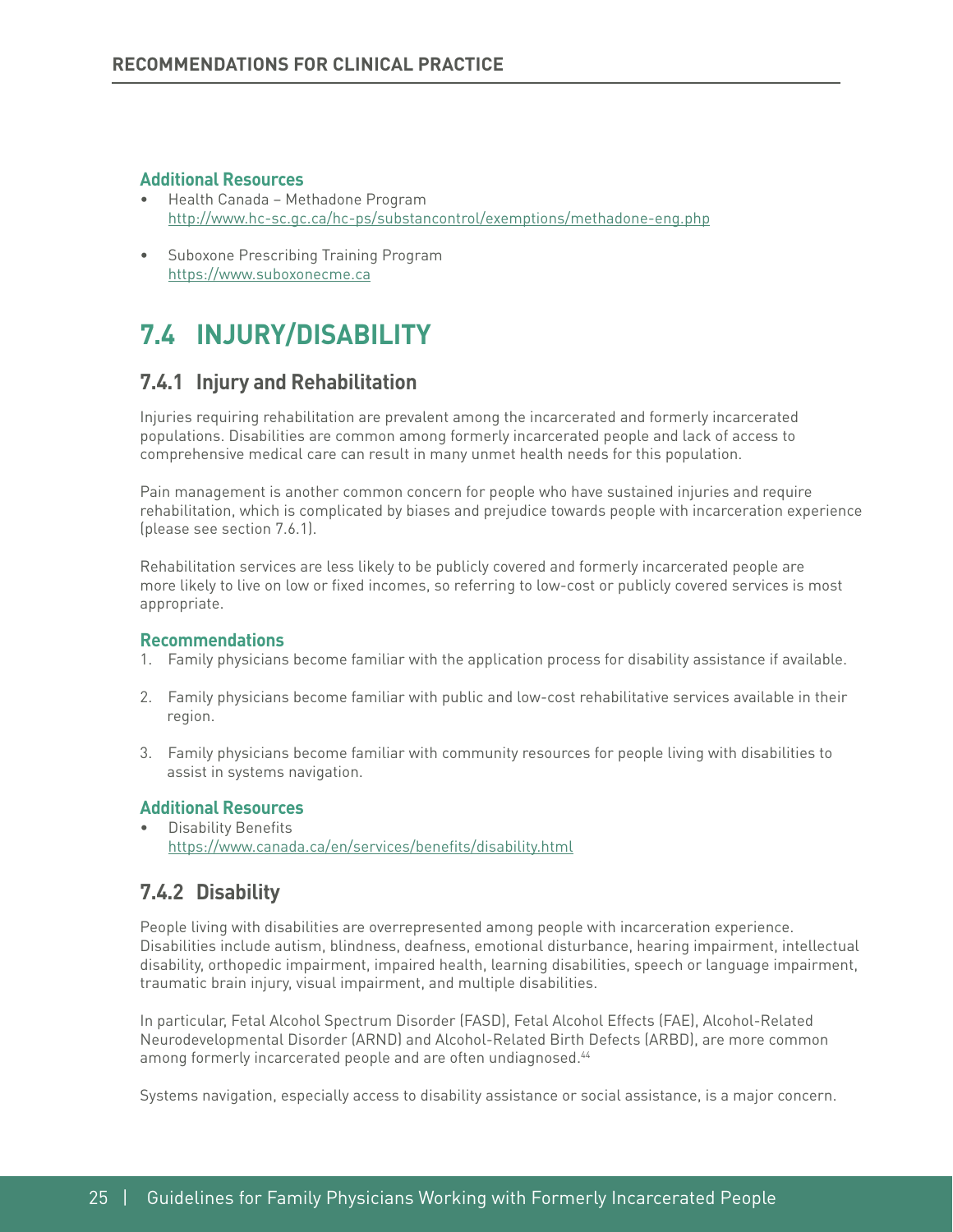#### **Recommendations**

- 1. Family physicians:
	- a) Utilize person-frst language (e.g. people living with disabilities)
	- b) Focus on the strengths of the patient (e.g. what the patient can do)
	- c) Avoid deficit-based and pathologizing language (e.g. instead of "decreased anterior pelvic tilt," you can say "you lean forward when you walk")
	- d) Recognize that success is defned differently by each patient
	- e) Support patients in meeting and maintaining their activities of daily living
- 2. Family physicians familiarize themselves with the application process for disability assistance (if available) and support formerly incarcerated patients who meet criteria to apply.

#### **Additional Resources**

- https://www.canada.ca/en/services/benefits/disability.html • Disability Benefits
- http://www.cfpc.ca/Developmental Disabilities Program Committee/ • College of Family Physicians of Canada - Developmental Disabilities Program Committee
- http://www.cfp.ca/content/57/5/541.full.pdf+html • Primary Care of Adults with Developmental Disabilities: Canadian Consensus Guidelines
- providers/ Tools for Primary Care Providers – Developmental Disabilities [http://www.surreyplace.on.ca/resources-publications/primary-care/tools-for-primary-care-](http://www.surreyplace.on.ca/resources-publications/primary-care/tools-for-primary-care-providers/)
- Fetal Alcohol Spectrum Disorder: Canadian Guidelines for Diagnosis [http://www.faslink.org/Canadian%20guidelines%20for%20diagnosis%20of%20FASD.htm](http://www.faslink.org/Canadian guidelines for diagnosis of FASD.htm)

# **7.5 CHRONIC PAIN**

## **7.5.1 Treatment of Chronic Pain**

Chronic pain is a common concern among formerly incarcerated people. People with lived prison experience who are presenting with chronic pain are often read by health care providers as deceitful, malingering, and drug-seeking. In addition, women are more likely to be undertreated for pain and to have their pain dismissed than men.<sup>45</sup> People of colour are more likely to be undertreated for pain than white people.<sup>46</sup>

Formerly incarcerated people routinely face the stigma associated with the treatment of chronic pain and this topic can be very triggering for both patient and provider. Validating a patient's pain as legitimate and conservatively addressing pain management can support the establishment of a trusting relationship while you both look for root causes and manage symptoms with a focus on regaining functioning for daily living.

You may receive questions from patients about the use of prescribed marijuana for chronic pain management.

### **Recommendations**

1. Family physicians refect on their own biases towards the treatment of chronic pain among formerly incarcerated people. Identifying and acknowledging biases allows for more objective treatment of the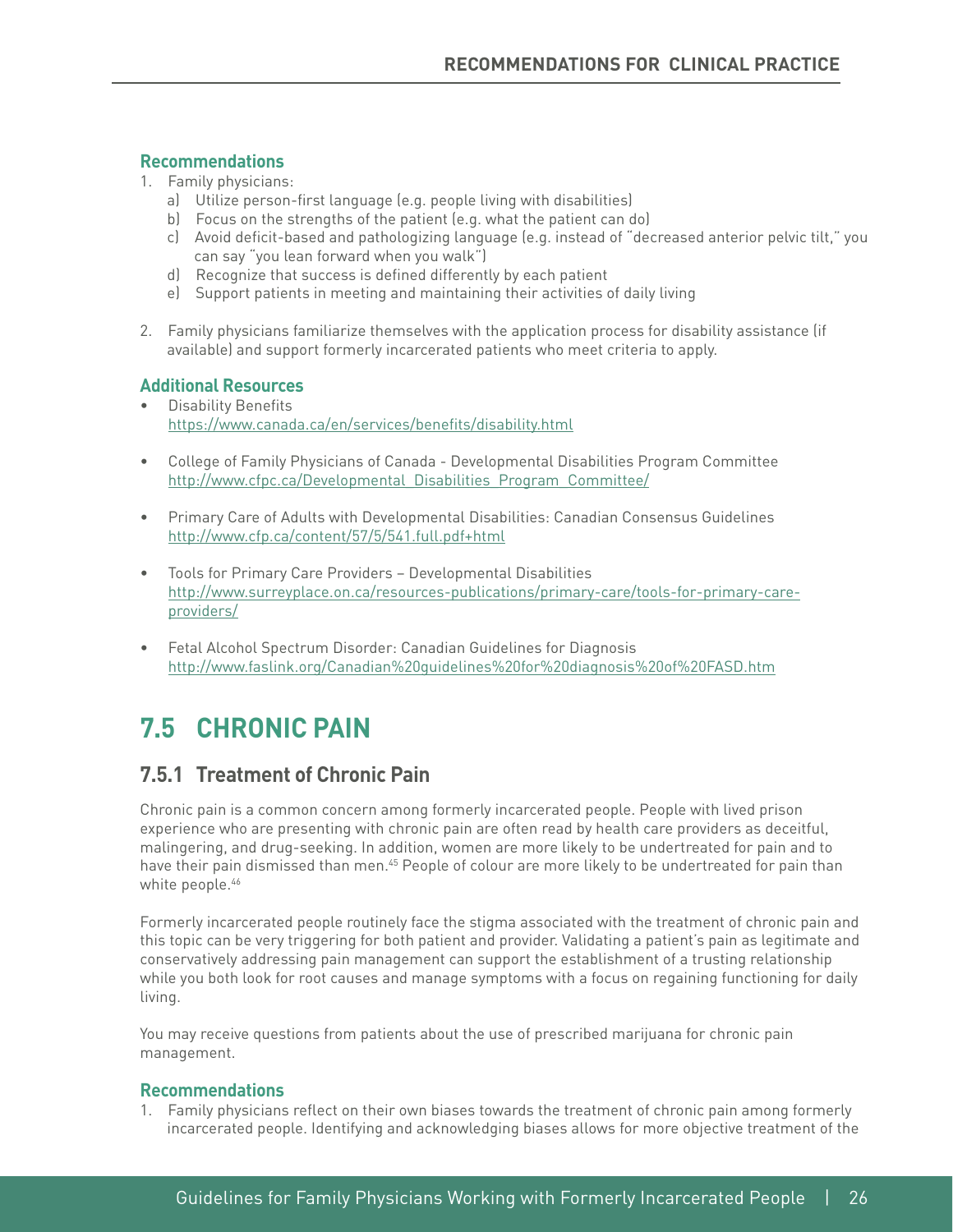health issue.

2. Family physicians familiarize themselves with current clinical practice guidelines for the treatment of chronic, non-cancer pain.

#### **Additional Resources**

- Canadian Guideline for Safe and Effective Use of Opioids for Chronic Non-Cancer Pain <http://nationalpaincentre.mcmaster.ca/opioid/documents.html>
- Pharmacological Management of Chronic Neuropathic Pain: Revised Consensus Statement from the Canadian Pain Society <https://www.ncbi.nlm.nih.gov/pmc/articles/PMC4273712/pdf/prm-19-328.pdf>
- http://www.cfpc.ca/Chronic Non Cancer Pain What s New/ • College of Family Physicians of Canada – Chronic Pain Program Committee
- Authorizing Medical Cannabis for Chronic Pain or Anxiety (Although this is not recommended as a first-line treatment, this quideline provides information on responsible prescribing) [http://www.cfpc.ca/uploadedFiles/Resources/\\_PDFs/Authorizing%20Dried%20Cannabis%20for%20](http://www.cfpc.ca/uploadedFiles/Resources/_PDFs/Authorizing Dried Cannabis for Chronic Pain or Anxiety.pdf) [Chronic%20Pain%20or%20Anxiety.pdf](http://www.cfpc.ca/uploadedFiles/Resources/_PDFs/Authorizing Dried Cannabis for Chronic Pain or Anxiety.pdf)

# **7.6 CHRONIC DISEASE**

### **7.6.1 Chronic Disease Management**

Chronic disease, including heart disease and diabetes, is increasingly common among the incarcerated and formerly incarcerated populations. Research suggests that the physiological age of the incarcerated population is 10-15 years older than their chronological age.<sup>47</sup> Overall, in recent years the Canadian incarcerated population has seen a dramatic increase in individuals aged 50 years and older.

Approximately 80% of incarcerated people smoke and 93% of incarcerated smokers report tobacco use inside prison despite smoking bans in federal and provincial prisons.<sup>47</sup>

The quality of nutrition varies across prisons and there is limited access to physical activity, especially at medium and high security prisons.

#### **Recommendations**

Family physicians apply the same standards of care for the prevention, screening, and treatment of chronic disease among the incarcerated population as the general population.

- Prevention in Hand: Evidence-Based Clinical Practice Guidelines (CFPC web and mobile app) <http://www.preventioninhand.com/default.aspx?lang=en-CA>
- http://cbpp-pcpe.phac-aspc.gc.ca/ • Public Health Agency of Canada: Canadian Best Practices Portal – Chronic Diseases
- Transforming Care for Canadians with Chronic Health Conditions: Put People First, Expect the Best, Manage the Results (Canadian Academy of Health Sciences) [http://www.cahs-acss.ca/wp-content/uploads/2011/09/cdm-fnal-English.pdf](http://www.cahs-acss.ca/wp-content/uploads/2011/09/cdm-final-English.pdf)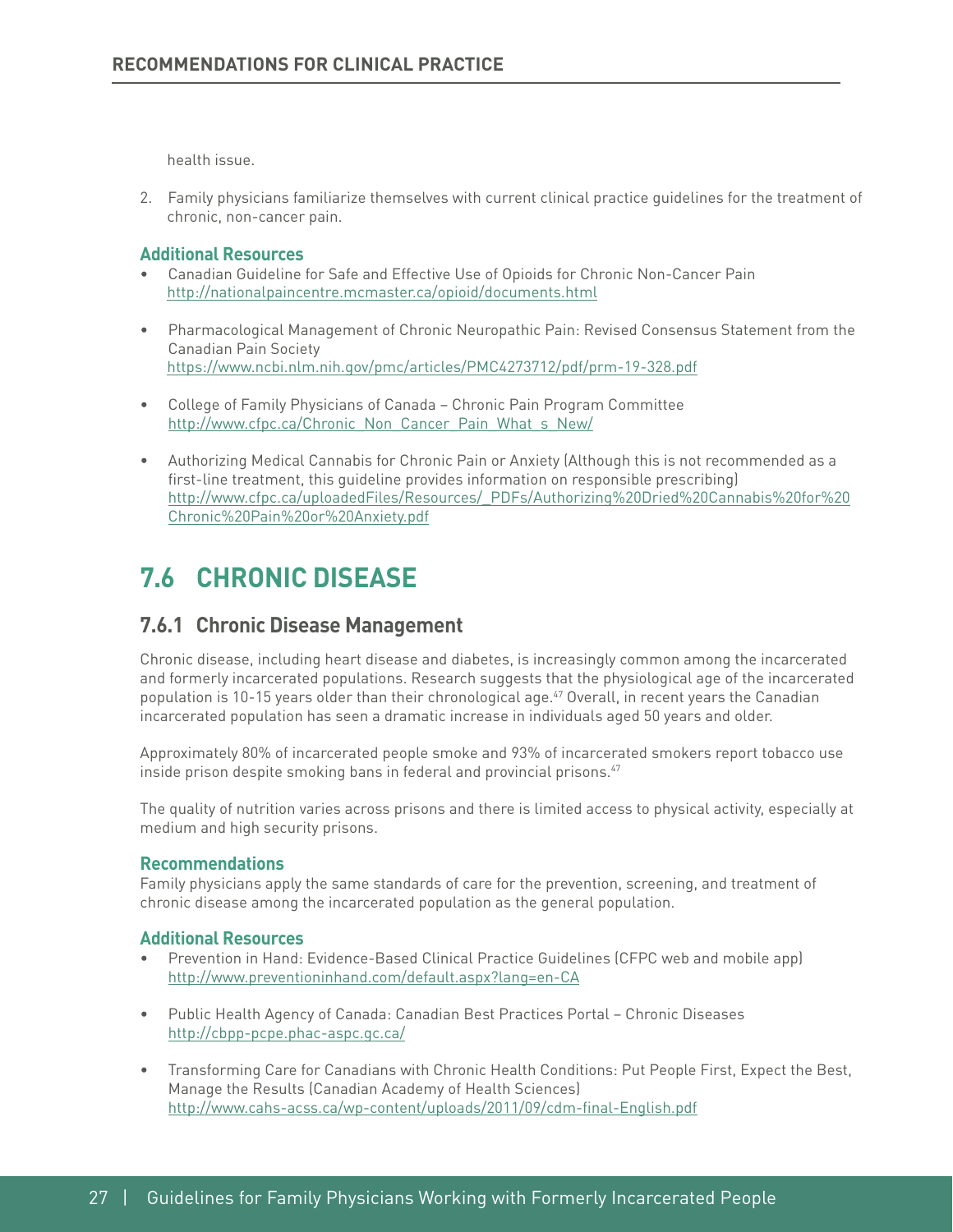# **7.7 CANCER**

# **7.7.1 Cancer**

Cancer is the leading natural cause of death among federally incarcerated people in Canada.<sup>18</sup> Cancer screening is less common inside prisons where the focus is often on immediate health needs rather than preventive care. Invasive screenings can be triggering for formerly incarcerated people with experiences of trauma; therefore, a trauma-informed practice approach is needed (See section 3.3).

Overall, in recent years the Canadian incarcerated population has seen a dramatic increase in individuals aged 50 years and older. Approximately 80% of incarcerated people smoke and 93% of incarcerated smokers reporting tobacco use inside prison despite smoking bans in federal and provincial prisons.<sup>48</sup> The quality of nutrition varies across prisons and there is limited access to physical activity, especially at medium and high security prisons.

#### **Recommendations**

- 1. Family physicians follow current cancer screening, diagnosis, and treatment protocols.
- 2. Family physicians utilize a trauma-informed practice approach when screening people with incarceration experience for cancer.

- http://www.cfpc.ca/Cancer care/ • College of Family Physicians of Canada - Cancer Care Committee
- CCPHE Cancer Walks Free Documentary <https://www.youtube.com/watch?v=vJKloTHFAko&list=PLwTqMyAQ47SYqi2dHi4oXdXgiPwlpMKan>
- Trauma-Informed Practice Guide (BCCEWH) <https://bccewh.bc.ca/2014/02/trauma-informed-practice-guide/>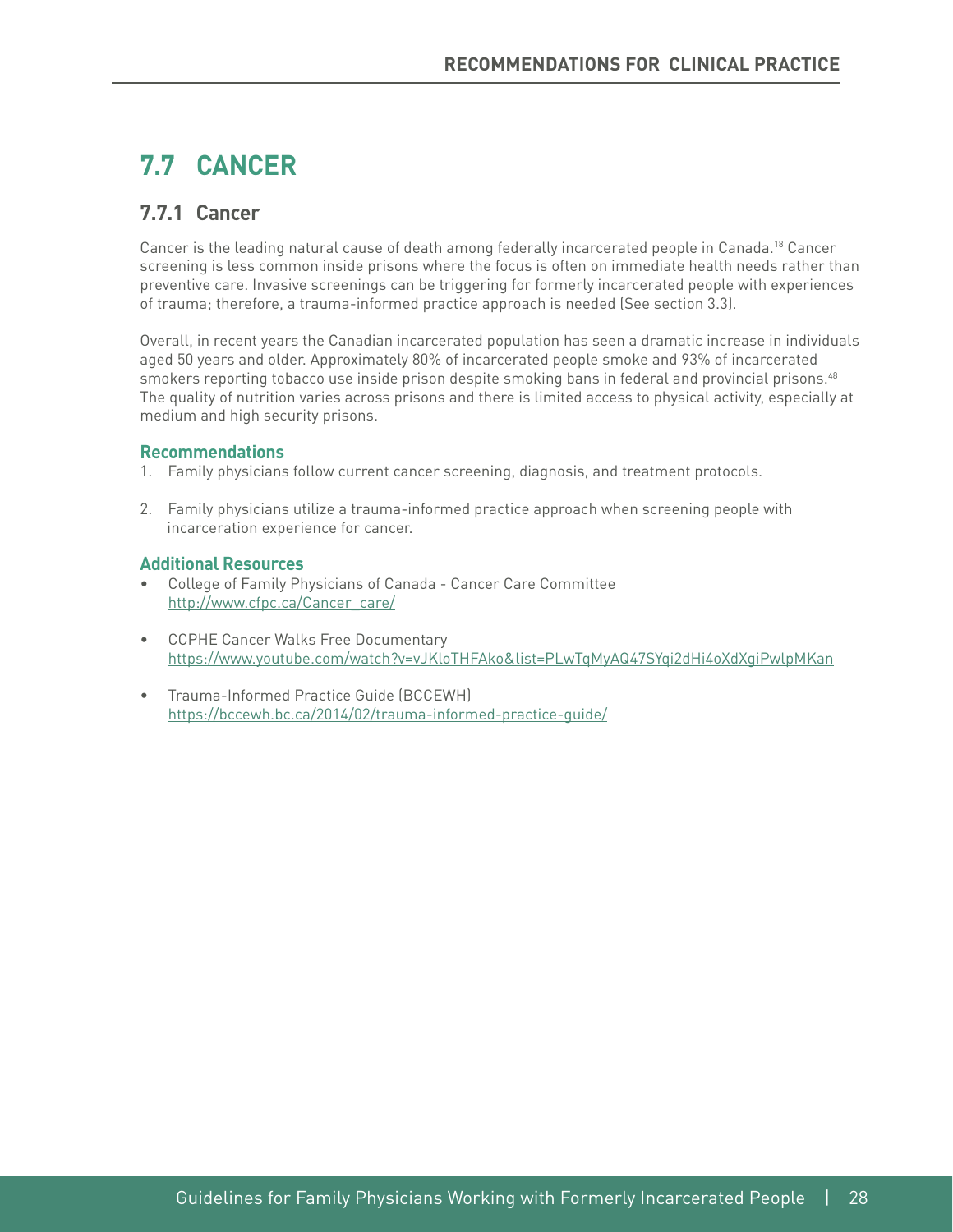# 8 References

- 1. Visher C, Debus-Sherrill S, Yahner J. Employment After Prison: A Longitudinal Study of Former Prisoners. Justice Quarterly. 2011;28(5):698-718.
- 2. Sapers, H. Annual Report of the Office of the Correctional Investigator 2012-2013. Ottawa, ON: The Correctional Investigator Canada; 2013.
- 3. Office of the Provincial Health Officer. Health, Crime, and Doing Time: Potential Impacts of the Safe Streets and Communities Act (Former Bill C-10) on the Health and Well-being of Aboriginal People in BC. Canada: Her Majesty the Queen in Right of Canada; 2013.
- 4. Office of the Correctional Investigator. A case study of diversity in corrections: the black inmate experience in federal penitentiaries, fnal report. Ottawa, ON: The Correctional Investigator Canada; 2013.
- 5. Schuler, A, Matheson, FI, Hwang, SW, Kouyoumdjian, F. Health Status of Prisoners in Canada. Health Status of Prisoners in Canada. Canadian Family Physician. 2016;62(3): 215-222.
- 6. Martin, RE, Buxton, JA, Smith, M, Hislop, TG. The Scope of the Problem: The Health of Incarcerated Women in BC. BC Medical Journal. 2016.
- 7. Felitti V, Anda R, Nordenberg D, Williamson D, Spitz A, Edwards V et al. Relationship of Childhood Abuse and Household Dysfunction to Many of the Leading Causes of Death in Adults. American Journal of Preventive Medicine. 1998;14(4):245-258.
- 8. World Health Organization, Regional Office for Europe. Causes and consequences: what determines our sexual and reproductive health? Copenhagen, Denmark: Division of Noncommunicable Diseases and Health Promotion Sexual and Reproductive Health; 2011.
- 9. Correctional Service Canada. Barriers to Reintegration: Rethinking Corrections: Rehabilitation, Reentry, and Reintegration. Canada: Her Majesty the Queen in Right of Canada; 2014.
- 10. Stafford, C. Finding Work: How to Approach the Intersection of Prisoner Reentry, Employment, and Recidivism. Georgetown Journal on Poverty Law & Policy. 2006;12: 261-81.
- 11. Allan, B and Smylie, J. First Peoples, second class treatment: The role of racism in the health and well-being of Indigenous peoples in Canada. Toronto, ON: the Wellesley Institute.
- 12. Stein MB, Jang KL, Taylor S, Vernon PA, Livesley WJ. Genetic and environmental infuences on trauma exposure and posttraumatic stress disorder symptoms: a twin study. American Journal of Psychiatry. 2002 Oct 1;159(10):1675-81.
- 13. Bonanno G, Galea S, Bucciarelli A, Vlahov D. What predicts psychological resilience after disaster? The role of demographics, resources, and life stress. Journal of Consulting and Clinical Psychology. 2007;75(5):671-682.
- 14. Reading, C, Wien, F. Health Inequalities and Social Determinants of Aboriginal Peoples' Health. Prince George, BC. National Collaborating Centre for Aboriginal Health; 2009.
- 15. First Nations Health Authority. Creating a Climate for Change: Cultural Humility Resource Booklet.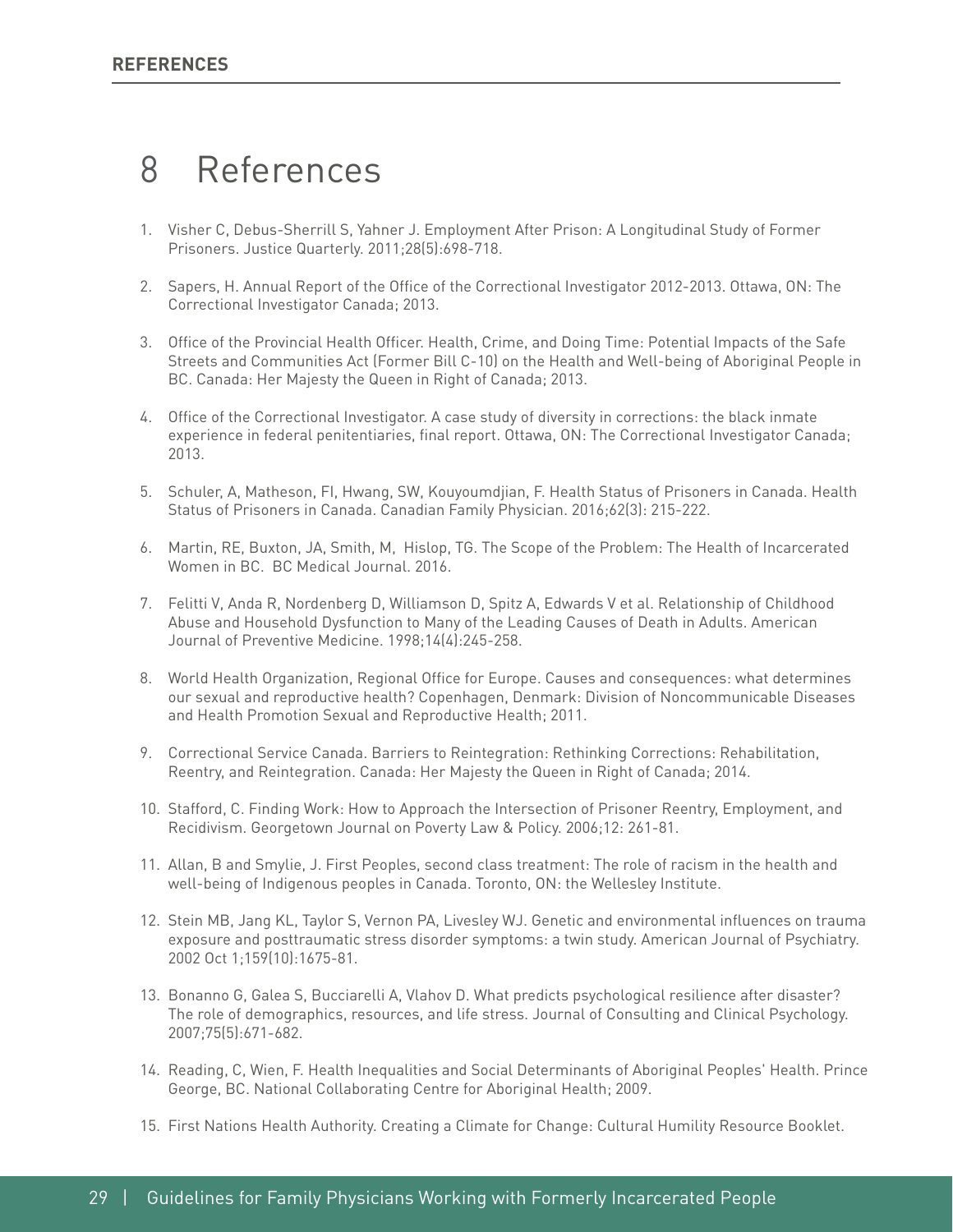West Vancouver: First Nations Health Authority; 2016.

- 16. Ruben, BD. Guidelines for Cross-Cultural Communication Effectiveness. Journal of Strategic Contracting and Negotiation. 1994;2(4): 470-79.
- org/about-us/principles-of-harm-reduction/ 17. Harm Reduction Coalition. Principles of Harm Reduction; 2016 Retrieved from: [http://harmreduction.](http://harmreduction.org/about-us/principles-of-harm-reduction/)
- 18. Sapers, H. Annual Report of the Office of the Correctional Investigator 2013-2014. Ottawa, ON: The Correctional Investigator Canada; 2014.
- 19. Sapers, H. Annual Report of the Office of the Correctional Investigator 2014-2015. Ottawa, ON: The Correctional Investigator Canada; 2015.
- 20. Fallon B, Chabot M, Fluke J, Blackstock C, MacLaurin B, Tonmyr L. Placement decisions and disparities among Aboriginal children: Further analysis of the Canadian incidence study of reported child abuse and neglect part A: Comparisons of the 1998 and 2003 surveys. Child Abuse & Neglect. 2013;37(1):47-60.
- 21. Meyer I, Flores A, Stemple L, Romero A, Wilson B, Herman J. Incarceration Rates and Traits of Sexual Minorities in the United States: National Inmate Survey, 2011–2012. American Journal of Public Health. 2017;107(2):267-273.
- 22. Peek, C. Breaking out of the Prison Hierarchy: Transgender Prisoners, Rape, and the Eighth Amendment. Santa Clara Law Review. 2004: 44(4): 1211, 1248.
- 23. Office of the Correctional Investigator. Backgrounder Aboriginal Offenders A Critical Situation. Ottaway, ON: The Correctional Investigator; 2013.
- 24. Johnson J, Oliffe J, Kelly M, Galdas P, Ogrodniczuk J. Men's discourses of help-seeking in the context of depression. Sociology of Health & Illness. 2011;34(3):345-361.
- 25. Brcic V, Eberdt C, Kaczorowski J. Development of a Tool to Identify Poverty in a Family Practice Setting: A Pilot Study. International Journal of Family Medicine. 2011;2011:1-7.
- 26. Lines, R, Jurgens, R, Betteridge, G, Stover, H, Laticevschi, D, Nelles, J. Prison needle exchange: Lessons from a comprehensive review of international evidence and experience. Montreal, Canada: Canadian HIV/AIDS Legal Network; 2004.
- 27. Montaner J, Lima V, Harrigan P, Lourenço L, Yip B, Nosyk B et al. Expansion of HAART Coverage Is Associated with Sustained Decreases in HIV/AIDS Morbidity, Mortality and HIV Transmission: The "HIV Treatment as Prevention" Experience in a Canadian Setting. PLoS ONE. 2014;9(2):e87872.
- 28. Correctional Service Canada. Infectious Diseases in Canadian Federal Penitentiaries, 2000–2001. Canada: Her Majesty the Queen in Right of Canada; 2014.
- 29. Bonnycastle K, Villebrun C. Injecting Risk Into Prison Sentences: A Quantitative Analysis of a Prisoner-Driven Survey to Measure HCV/HIV Seroprevalence, Risk Practices, and Viral Testing at One Canadian Male Federal Prison. The Prison Journal. 2011;91(3):325-346.
- 30. Martin RE, Gold F, Murphy W, Remple V, Berkowitz J, Money D. Drug use and risk of bloodborne infections: a survey of female prisoners in British Columbia. Canadian Journal of Public Health. 2005; 96: 97–101.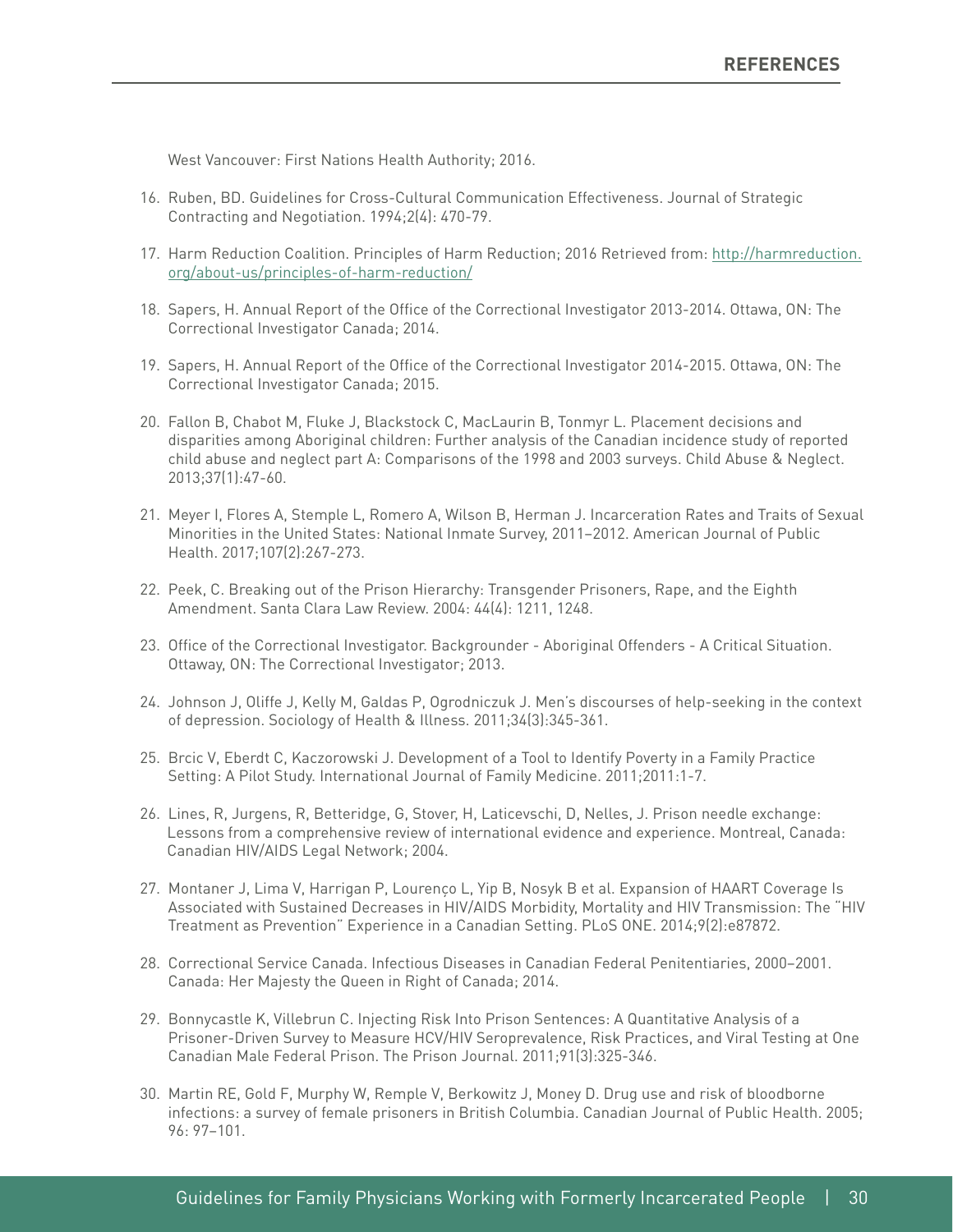- 31. Correctional Service Canada. Infectious Disease Surveillance In Canadian Federal Penitentiaries 2007-2008. Canada: Her Majesty the Queen in Right of Canada 2008.
- 32. Zakaria D, Thompson JM, Borgatta F. Rates of Reported Sexually Transmitted Infections since Admission to Canadian Federal Prison and Associated Incarceration Characteristics and Sexual Risk-Behaviours. Correctional Service Canada; 2016.
- 33. Wiehe S, Rosenman M, Aalsma M, Scanlon M, Fortenberry J. Epidemiology of Sexually Transmitted Infections Among Offenders Following Arrest or Incarceration. American Journal of Public Health. 2015;105(12):e26-e32.
- 34. Caviness C, Anderson B, Stein M. Prevalence and Predictors of Sexually Transmitted Infections in Hazardously-Drinking Incarcerated Women. Women & Health. 2012;52(2):119-134.
- 35. Thomas J, Levandowski B, Isler M, Torrone E, Wilson G. Incarceration and Sexually Transmitted Infections: A Neighborhood Perspective. Journal of Urban Health. 2007;85(1):90-99.
- 36. Smith P. The Effects of Solitary Confnement on Prison Inmates: A Brief History and Review of the Literature. Crime and Justice. 2006;34(1):441-528.
- 37. Saxon A, Davis T, Sloan K, McKnight K, McFall M, Kivlahan D. Trauma, Symptoms of Posttraumatic Stress Disorder, and Associated Problems Among Incarcerated Veterans. Psychiatric Services. 2001;52(7):959-964.
- 38. Harlow, CW. Prior Abuse Reported by Inmates and Probationers. Washington, DC: U.S. Department of Justice, Bureau of Justice Statistics; 1999.
- 39. Byng R, Howerton A, Owens C, Campbell J. Pathways to suicide attempts among male offenders: the role of agency. Sociology of Health & Illness. 2015;37(6):936-951.
- 40. Haglund A, Tidemalm D, Jokinen J, Långström N, Lichtenstein P, Fazel S et al. Suicide After Release From Prison. The Journal of Clinical Psychiatry. 2014:75(10):1047-1053.
- 41. Binswanger IA et al. Release from Prison A High Risk of Death for Former Inmates. New England Journal of Medicine. 2007;356(5): 157-165.
- 42. Winter RJ et al. Incidence and predictors of non-fatal drug overdose after release from prison among people who inject drugs in Queensland, Australia. Drug and Alcohol Dependence. 2015;153:43-9.
- 43. Groot E et al. Drug Toxicity Deaths after Release from Incarceration in Ontario, 2006-2013: Review of Coroner's Cases. PLoS One; 2016.
- 44. Ospina M, Dennett L. Systematic Review On The Prevalence Of Fetal Alcohol Spectrum Disorders. Institute of Health Economics; 2013.
- 45. Hoffmann D, Tarzian A. The Girl Who Cried Pain: A Bias Against Women in the Treatment of Pain. The Journal of Law, Medicine & Ethics. 2001;28(s4):13-27.
- 46. Streltzer J, Wade T. The Infuence of Cultural Group on the Undertreatment of Postoperative Pain. Psychosomatic Medicine. 1981;43(5):397-403.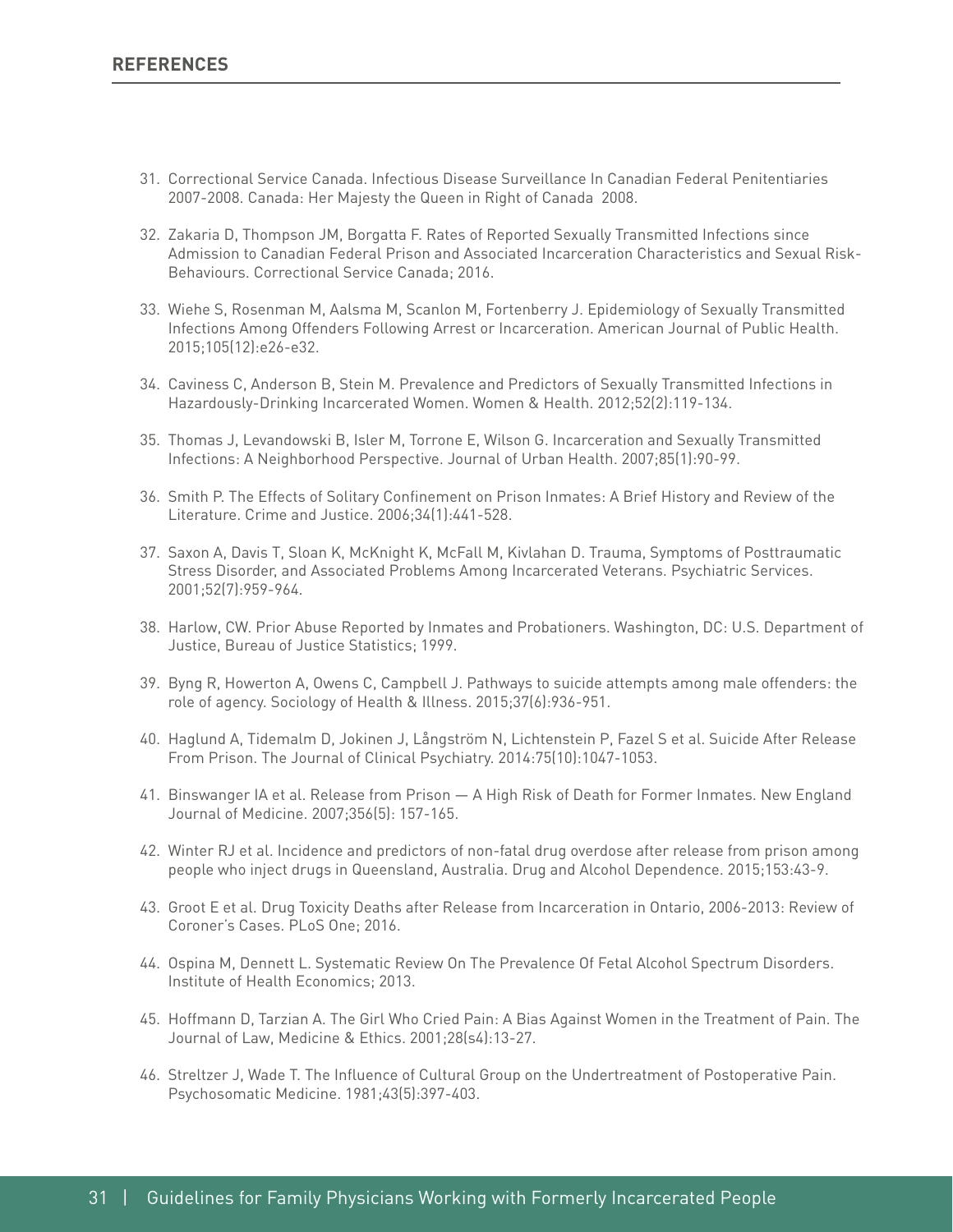- 47. Williams B, Stern M, Mellow J, Safer M, Greifnger R. Aging in Correctional Custody: Setting a Policy Agenda for Older Prisoner Health Care. American Journal of Public Health. 2012;102(8):1475-1481.
- 48. Collier R. Prison smoking bans: clearing the air. Canadian Medical Association Journal. 2013;185(10):E474-E474.